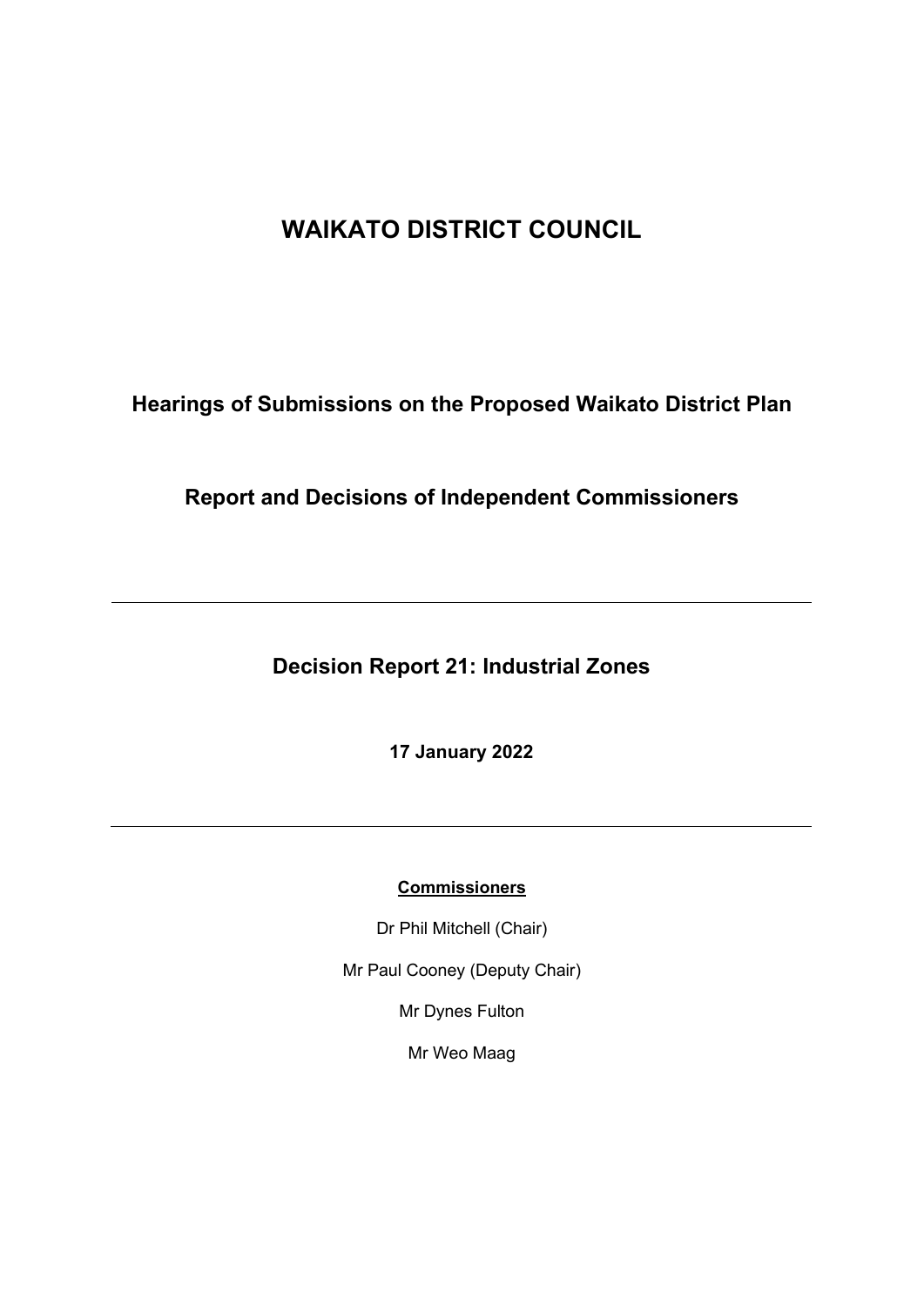# **Contents**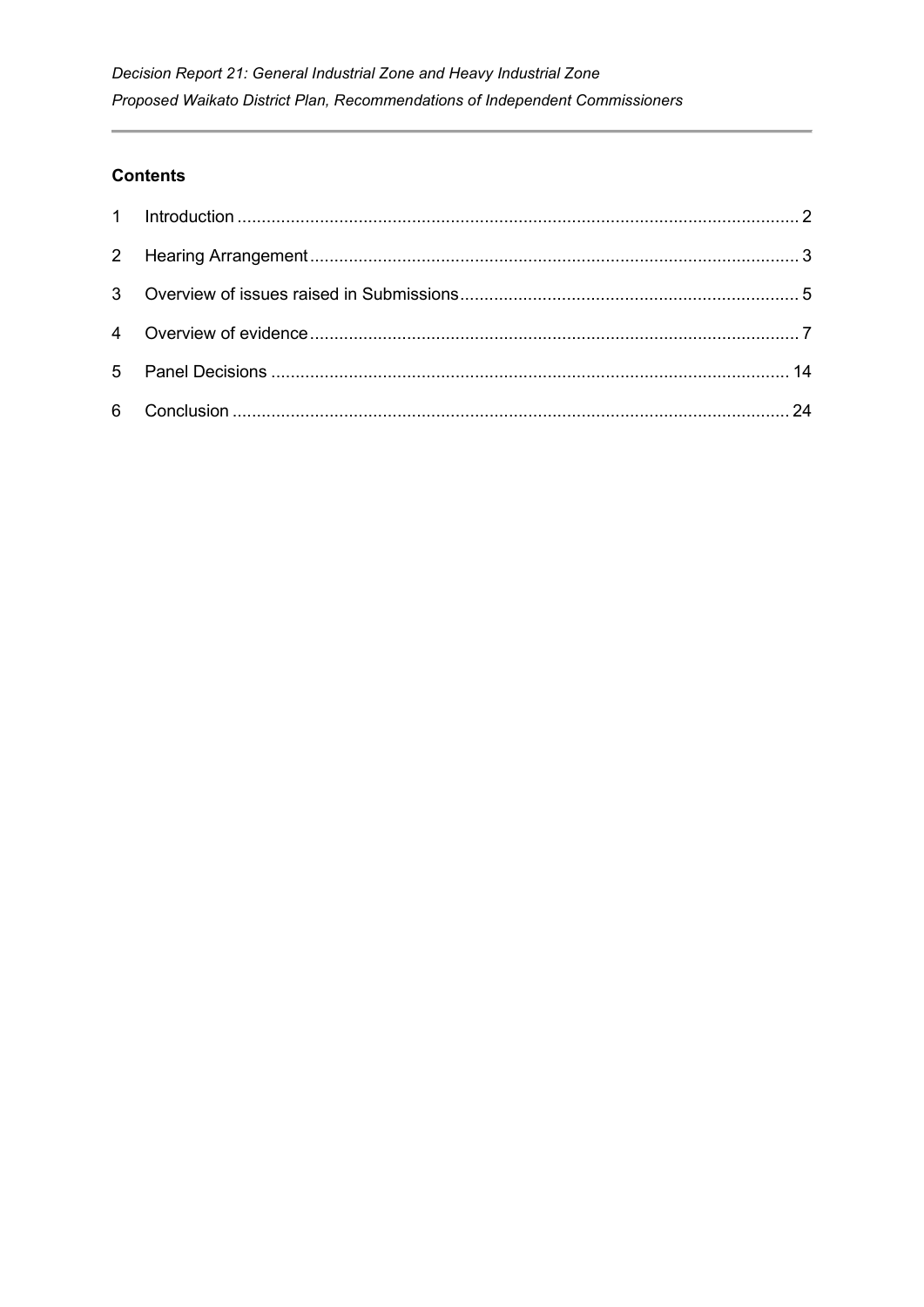# <span id="page-2-0"></span>**1 Introduction**

- 1.1 Hearing 7 related to all the submissions received by the Waikato District Council (Council) on the provisions of the General Industrial Zone and Heavy Industrial Zone within the Proposed Waikato District Plan (PDP). This hearing specifically related to objectives, policies, land use activities, land use effects, building and subdivision within the two industrial zones.
- 1.2 The General Industrial Zone contains areas used predominantly for a range of industrial activities. This zone may also be used for activities that are compatible with the adverse effects generated from industrial activities. The General Industrial Zone applies mainly to perimeter areas within the main towns and villages. Some particular sites within and outside these settlements are also zoned industrial to reflect historic industrial occupation, such as service stations, dairy factories, timber mills and wool scouring sites.
- 1.3 The Heavy Industrial Zone contains areas used predominantly for industrial activities that generate potentially significant adverse effects. This zone may also be used for associated activities that are compatible with the potentially significant adverse effects from industrial activities. This zone applies to only four specific sites, namely Huntly Power Station, the former Meremere Power Station, Affco in Horotiu, and the Hynds Pipes and Yashili and Synlait dairy factories at Pōkeno.
- 1.4 The locations of the notified Industrial Zones are illustrated on Figure 1 below. The General and Heavy Industrial Zones are a rationalisation of several industrial zones and scheduled areas applying under the Operative Franklin and Waikato District Plans.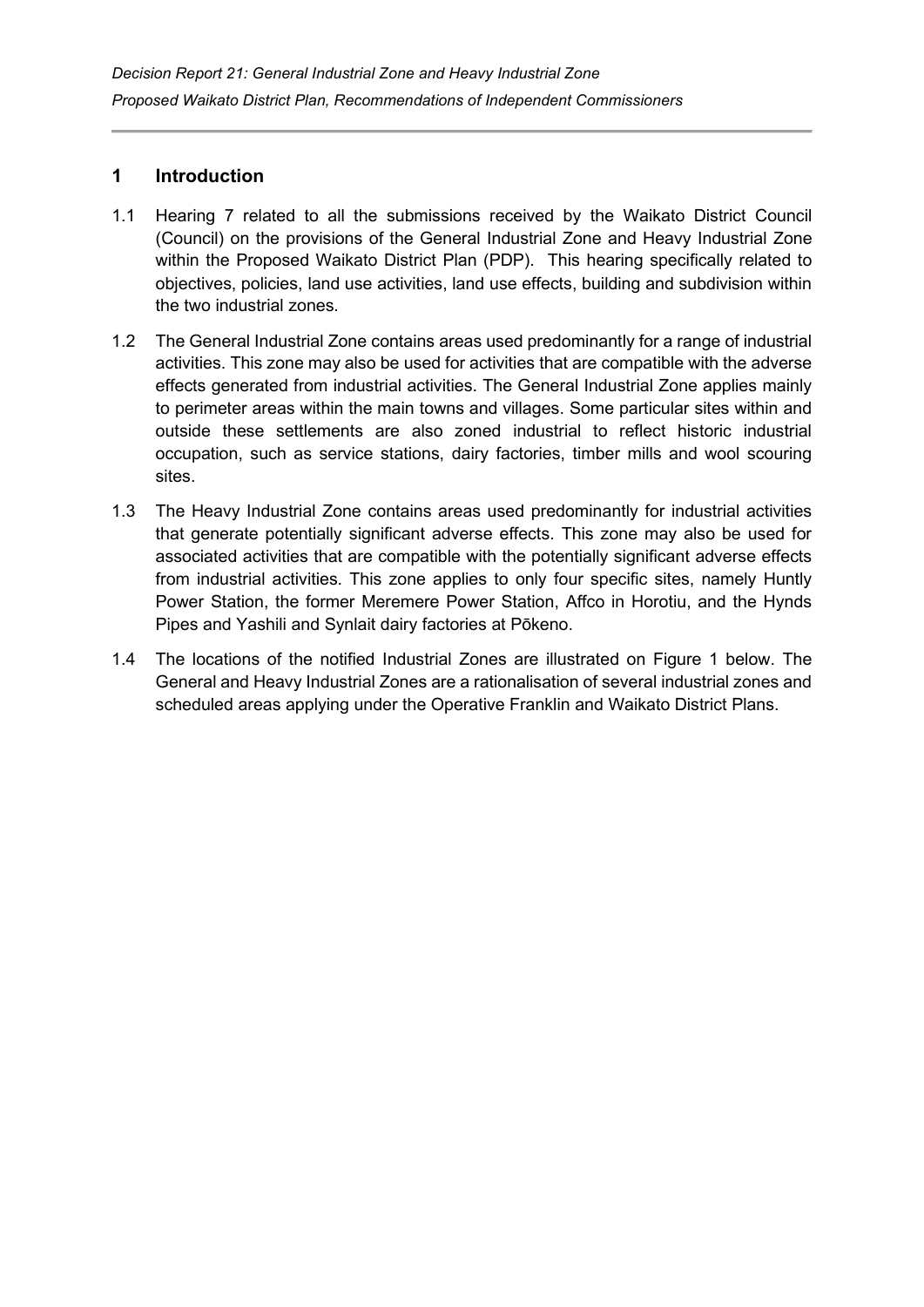

# <span id="page-3-0"></span>**2 Hearing Arrangement**

- 2.1 The hearing was held on Tuesday 21 January 2020 at Council's offices in Ngaruawahia. All of the relevant information pertaining to this hearing (i.e., section 42A report, legal submissions and evidence) is contained on Council's website.
- 2.2 We heard from the following parties on the General and Heavy Industrial Zones provisions of the PDP:

| Submitter organisation | Attendee at the hearing |
|------------------------|-------------------------|
|                        |                         |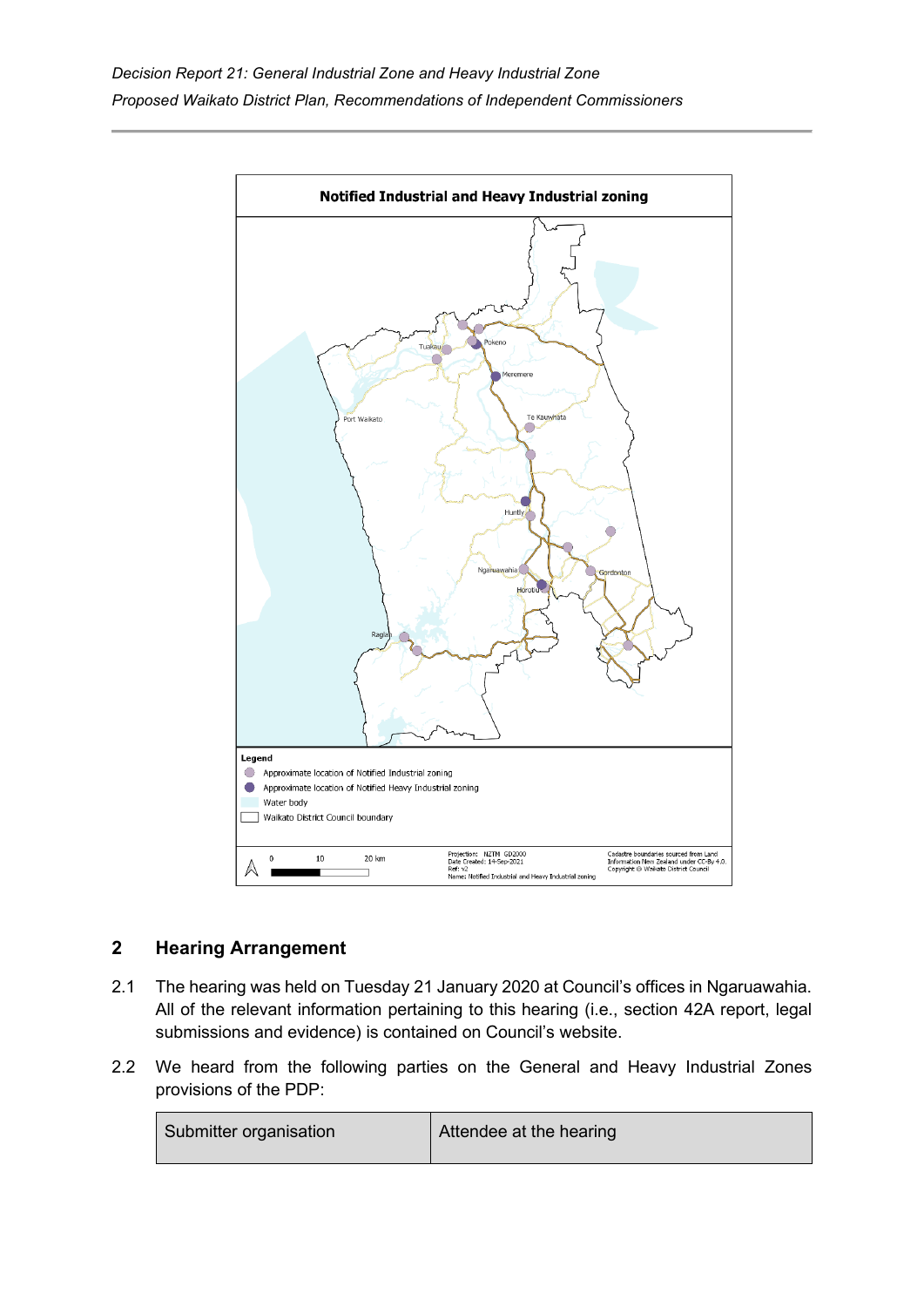| Council                                                 | Jane Macartney (author of section 42A Report)          |
|---------------------------------------------------------|--------------------------------------------------------|
| Genesis Energy                                          | Richard Matthews - planning                            |
|                                                         | Damian Ellerton - noise                                |
| Ports of Auckland                                       | Mark Arbuthnot - planning                              |
|                                                         | Chris Day - noise                                      |
|                                                         | Alistair Kirk - corporate                              |
| <b>Hamilton City Council</b>                            | Paul Bowman                                            |
| KiwiRail                                                | Allison Arthur-Young / Lauren Eaton - legal<br>counsel |
|                                                         | Pam Butler - planning                                  |
| Northgate Developments and<br>Northgate Industrial Park | <b>Kathryn Drew</b>                                    |
| <b>Tuakau Proteins</b>                                  | Nicki Williams                                         |
| Fire and Emergency NZ                                   | Craig Sharman                                          |
| Pōkeno Village Holdings                                 | Sue Simons / Kate Storer - legal counsel               |
|                                                         | Adam Jellie - planning                                 |
| Synlait                                                 | Ewan Chapman - legal counsel                           |
|                                                         | Robert Stowell - corporate                             |
|                                                         | Nicola Rykers - planning                               |
| <b>Department of Corrections</b>                        | <b>Matt Allott</b>                                     |
| <b>Tasman Lands</b>                                     | <b>Philip Barrett</b>                                  |
|                                                         | <b>Bob Carter</b>                                      |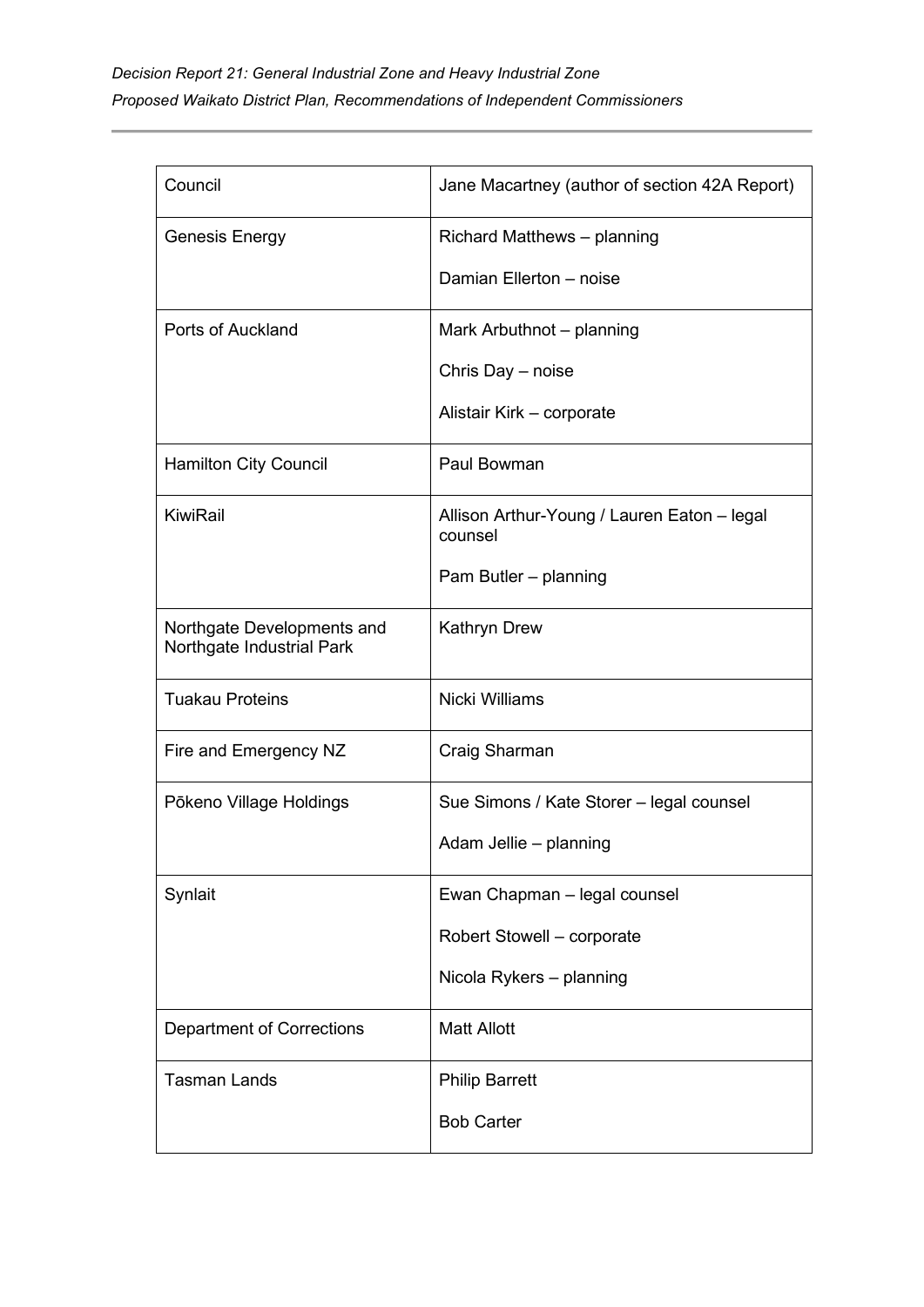| Van den Brink Limited               | Renee Fraser-Smith                                                                                      |
|-------------------------------------|---------------------------------------------------------------------------------------------------------|
| Havelock Village                    | Jon Styles - noise<br>Mark Tollemache - planning                                                        |
| Hynds Pipes and Hynds<br>Foundation | Bill Loutit / Sarah Mitchell – legal counsel<br>Adrian Hynds - corporate<br>Chanel Hargraves - planning |

- 2.3 Although these parties did not attend the hearing, evidence was filed by:
	- a. Tanya Running on behalf of Waka Kotahi;
	- b. Kahlia Thomas on behalf of The Oil Companies;
	- c. Lisette Balsom on behalf of Waikato Regional Council;
	- d. Bevan Houlbrooke on behalf of Greig Metcalfe;
	- e. Keith Frentz on behalf of Ministry of Education;
	- f. Leigh Shaw on behalf of Fellrock Development Ltd/TTT Products Ltd;
	- g. Pauline Whitney on behalf of Transpower NZ; and
	- h. Carolyn McAlley on behalf of Heritage New Zealand Pouhere Taonga.
- 2.4 Following the hearing, Council staff developed revised provisions in response to the evidence presented. These were circulated to the submitters for feedback on 16 April 2020. A final Concluding Hearing Report was prepared by Ms Macartney on 8 May 2020.

# <span id="page-5-0"></span>**3 Overview of issues raised in Submissions**

- 3.1 In the section 42A report, Ms Macartney set out the full list of submissions received pertaining to the General Industrial Zone and Heavy Industrial Zone provisions. These were broadly categorised as relating to the following wider topics:[1](#page-5-1)  $\,$ 
	- a. Objectives and policies (Chapter 4);

<span id="page-5-1"></span><sup>1</sup> Section 42A Report Hearing 7: Industrial Zone and Heavy Industrial Zone, Paragraph 16, dated November 2019.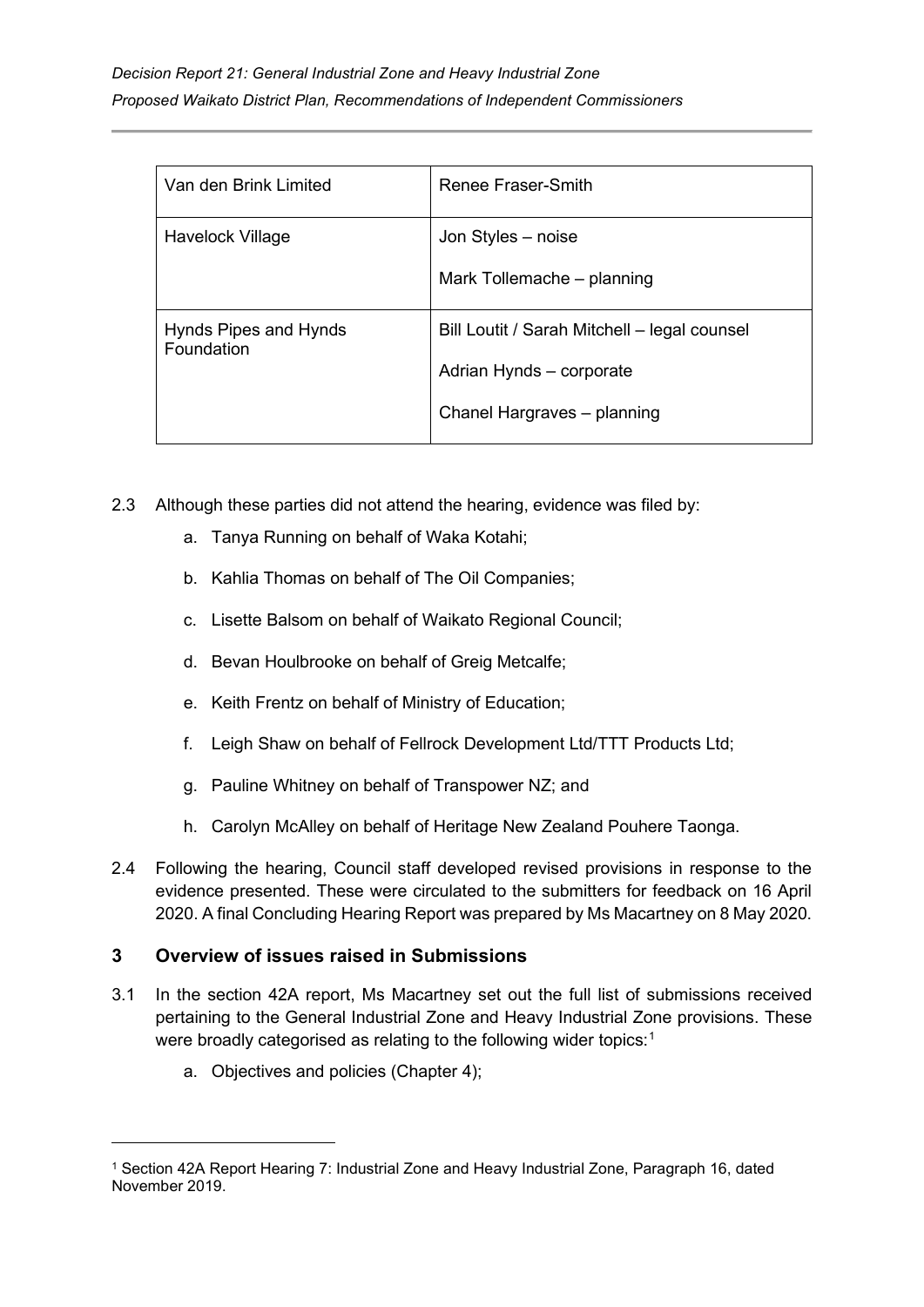- b. Rules for the Industrial Zone (Chapter 20);
- c. Rules for the Industrial Zone Heavy (Chapter 21); and
- d. Provisions for the Horotiu Industrial Park new Development Area.
- 3.2 Common themes identified were the need for greater clarity within the provisions and the need for more liberal rules to better implement and achieve the notified objectives and policies. Following the exchange of evidence, the submitters' outstanding matters of contention at the time of hearing were set out in Ms Macartney's rebuttal evidence as: $^2$  $^2$ 
	- a. Definition of and provision for educational facilities;
	- b. Real estate signage;
	- c. Provision of community corrections activities;
	- d. Emergency service facilities and firefighting water supply;
	- e. Building setback from and earthworks in proximity to the railway corridor;
	- f. Tuakau Proteins Limited provision as an 'industrial activity' and acoustic matters;
	- g. Huntly Power Station provision as a 'regionally significant industry', health and safety signage, and acoustic matters;
	- h. Hamilton City Council discretionary activity status for commercial/retail activities;
	- i. Signage for heritage buildings and Maaori sites and areas of significance;
	- j. Effects of signage on traffic users;
	- k. Specific provisions for Horotiu Industrial Park Ports of Auckland and Northgate;
	- l. Pōkeno Village Holdings permitted activities in Pōkeno Gateway Industrial Park;
	- m. Havelock Village Limited acoustic matters;
	- n. Van Den Brink Group general development in Industrial Zone;

<span id="page-6-0"></span><sup>2</sup> Section 42A rebuttal evidence Hearing 7: Industrial Zone and Heavy Industrial Zone, Paragraph 8, dated 13 January 2020.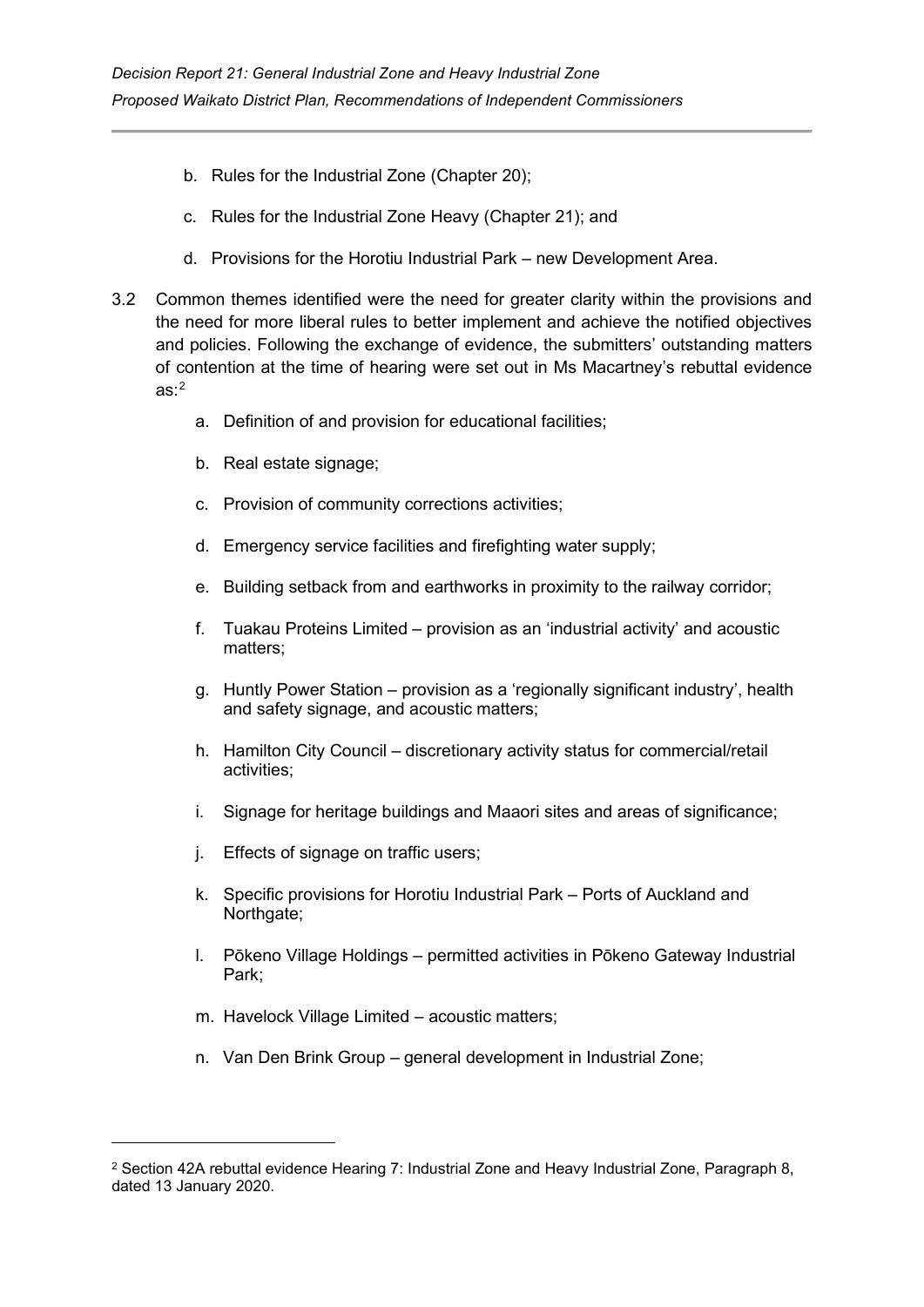- o. Synlait development on existing dairy factory site; and
- p. Hynds development at 9 Mcdonald Road, Pōkeno.

# <span id="page-7-0"></span>**4 Overview of evidence**

- 4.1 Mr Richard Matthews presented planning evidence on behalf of Genesis Energy, with a focus on providing for the continued operations of Genesis' Huntly Power Station within the Heavy Industrial Zone. Mr Matthews considered that to avoid any doubt, Huntly Power Station must be explicitly identified as a 'Regionally Significant Industry' within the Waikato District Plan. He also considered that the height limit for the Huntly Power Station should be amended to the operative height limit, allowing a maximum of 60 metres, and 35 metres over 90 per cent of the site. Mr Matthews clarified that no change is proposed with respect to the scale of the present buildings on the power station site, and potential future peaker units would be of a similar scale to existing smaller units on the site. $3$
- 4.2 In terms of activities provided for in the Heavy Industrial Zone, Mr Matthews considered that electricity generation activities and associated coal stockpiling activities at the Huntly Power Station should be explicitly provided for, while signage for health and safety or asset identification purposes or that is required by legislation should be identified as a permitted activity in Chapter 14 of the PDP. He agreed with the section 42A report recommendation that education facilities should not be provided for within industrial zones.
- 4.3 Mr Matthews also referred to primary noise evidence prepared on behalf of Genesis Energy by Mr Ellerton, and supported the changes to noise rules proposed in that evidence. These included the need for a "date stamp" for the Huntly Power Station noise limits as received at surrounding dwellings and to tag this to the notional boundary of dwellings existing near the power station as of 25 September 2004.
- 4.4 Mr Mark Arbuthnot and Mr Chris Day presented planning and acoustic evidence, respectively, on behalf of Ports of Auckland Limited (POAL), who have an inland freight hub at Horotiu Industrial Park in the Heavy Industrial Zone. In response to POAL's submission, Ms Macartney's section 42A report had recommended that a new Development Area be applied to the Horotiu Industrial Park.<sup>[4](#page-7-2)</sup>
- 4.5 Mr Arbuthnot sought that POAL's inland freight hub be explicitly recognised as a 'regionally significant industry' through a policy. He also considered that the following provisions were appropriate for the Horotiu Industrial Park:
	- a. a controlled activity status for workers' accommodation, which would only apply to people whose duties require them to live on-site;

<span id="page-7-1"></span><sup>3</sup> Summary of Evidence of Richard Matthews for Genesis, Paragraph 6B, dated 21 January 2020.

<span id="page-7-2"></span><sup>4</sup> Section 42A report Hearing 7: Industrial Zone and Heavy Industrial Zone, Part D, dated 25 November 2019.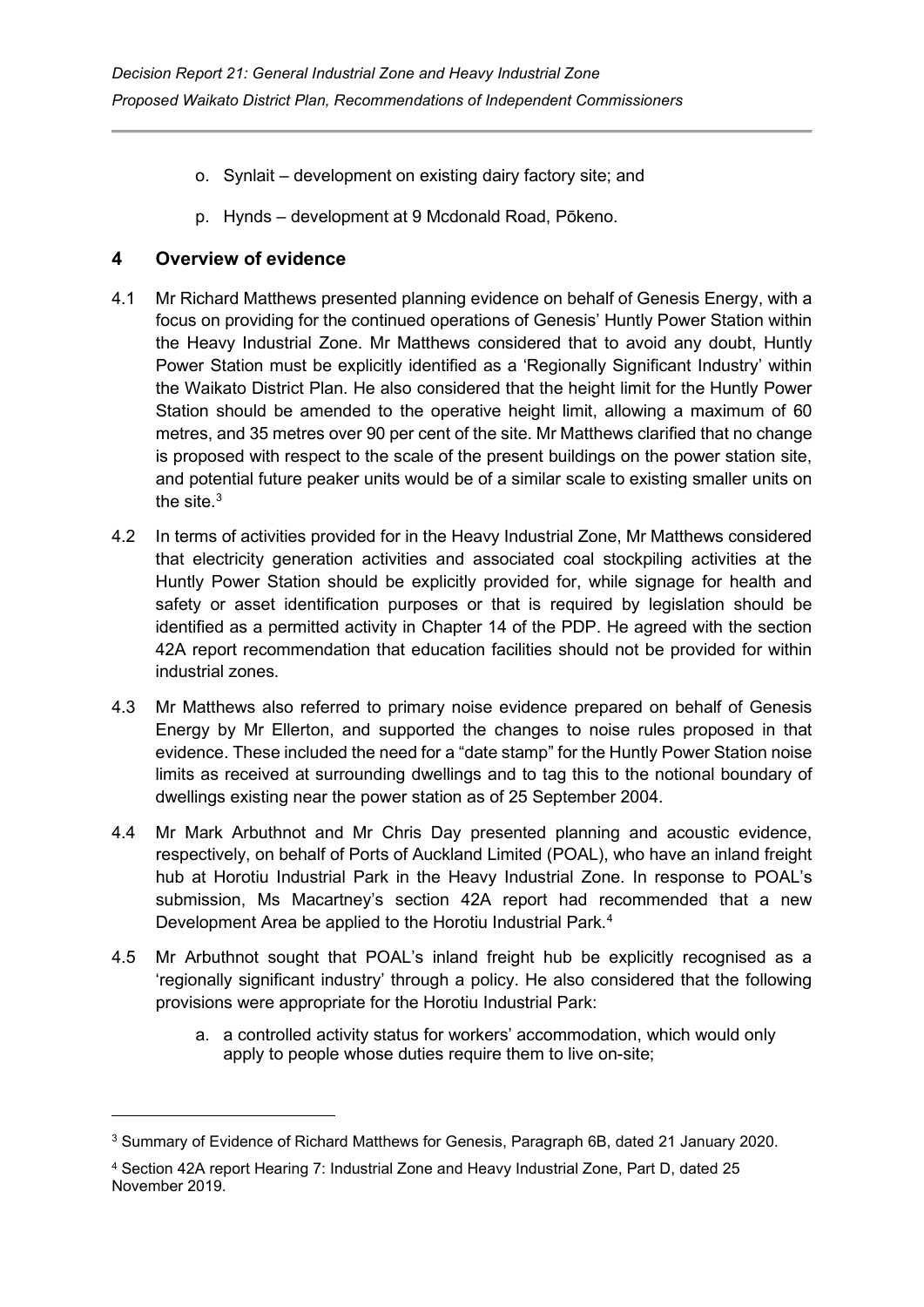- b. a landscape planting permitted activity standard for development that provides 4m riparian planting and 5m planting fronting Horotiu Road;
- c. a specific rule relating to building setbacks adjacent to waterbodies that would retain the status quo from the operative District Plan;
- d. a permitted area of 15 square metres for freestanding signs in the industrial zones.
- 4.6 In relation to permitted noise levels, Mr Day considered that an upper night-time noise limit of 45 dB LAeq for activities in the Horotiu Industrial Park would maintain a reasonable level of acoustic amenity for Residential zoned properties at Horotiu, rather than the 40 dB L<sub>Aeg</sub> in the PDP. He also supported the application of the 'notional boundary' when measuring noise received at land located outside of the Industrial and Residential zones, and the use of a 'date stamp' for the Horotiu Industrial Park noise rules. He proposed that the date stamp refers to the date that the Waikato District Plan becomes operative.<sup>[5](#page-8-0)</sup>
- 4.7 Mr Paul Bowman presented evidence on behalf of Hamilton City Council. He supported the section 42A report recommendations made by Ms Macartney with regards to Policy 4.6.3 (maintain a sufficient supply of industrial land) and Policy 4.6.4 (maintain industrial land for industrial purposes). However, Mr Bowman disagreed with the application of a discretionary activity status for standalone retail and office activities of any size and scale in the General Industrial Zone. He instead sought a non-complying activity status to clearly signal that these activities are not anticipated and are discouraged from locating in these zones. It was his view that this would better protect industrial land supply, in line with Policies 4.6.3 and 4.6.4.
- 4.8 Ms Allison Arthur-Young and Ms Lauren Eaton filed legal submissions on behalf of KiwiRail. These noted that KiwiRail agreed with a number of Ms Macartney's section 42A report recommendations. The key outstanding issues for KiwiRail were in relation to setbacks for buildings from the railway corridor, and setbacks for earthworks from any infrastructure. The legal submissions referred to the primary evidence of Ms Pam Butler on behalf of KiwiRail, which provided further detail on these issues. They explained that provision of a 5-metre physical setback for buildings adjacent to the railway corridor boundary, as sought by KiwiRail, is primarily a safety control to manage the interface between operations within the railway corridor and activities on adjoining sites.
- 4.9 KiwiRail's legal submissions provided a section 32 and section 32AA analysis in response to rebuttal evidence on behalf of POAL and by Ms Macartney, which preferred KiwiRail increasing the width of its existing designation rather than apply a building setback rule. The section 32 analysis stated that increasing the designation width would subject the neighbouring owners and occupiers to a more restrictive regime than the building setback rule would, as restricted discretionary consent could still be sought for new or altered activities within the setback under KiwiRail's proposal.

<span id="page-8-0"></span><sup>5</sup> Statement of Evidence of Chris Day for POAL, dated 20 January 2020.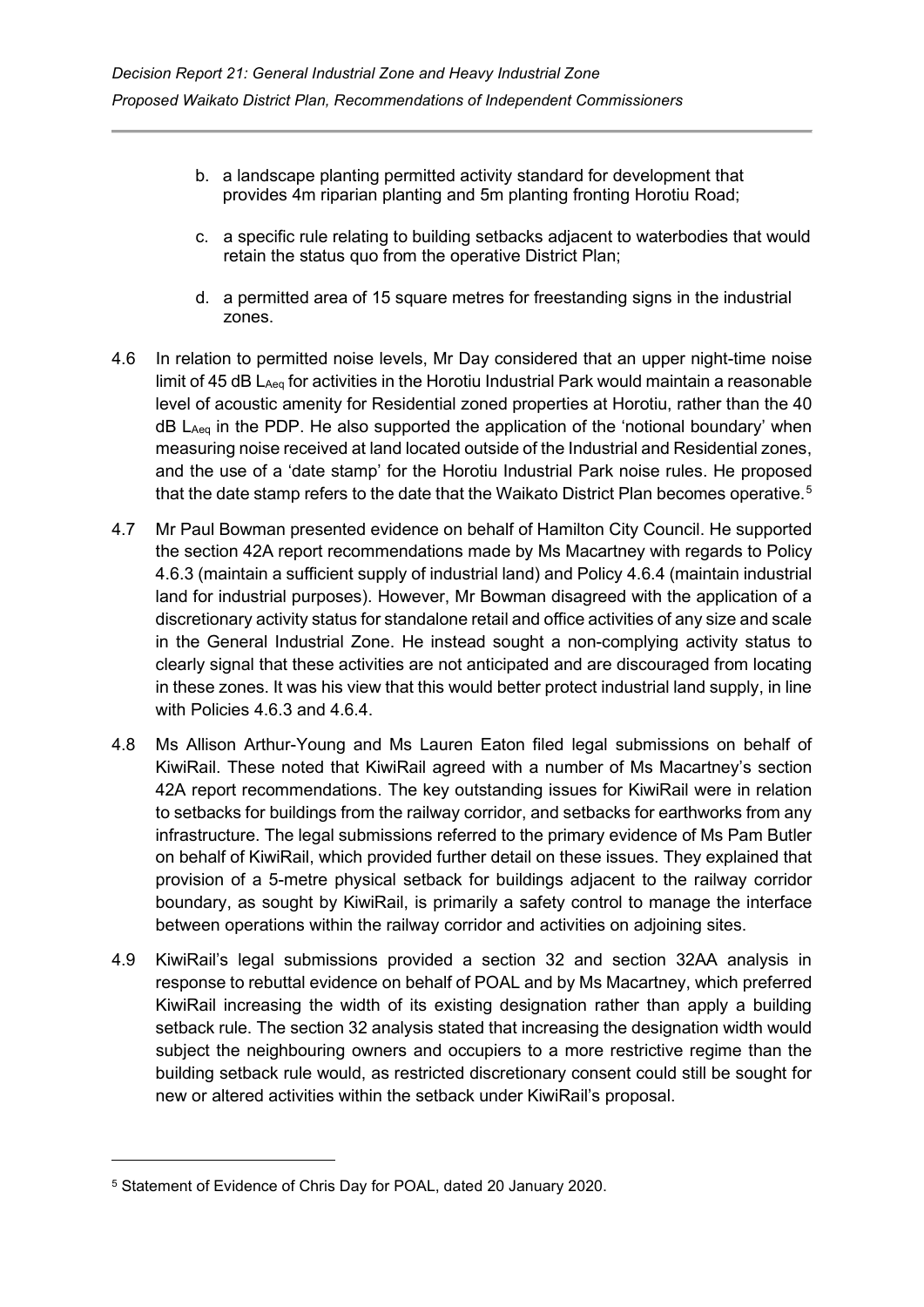- 4.10 KiwiRail's concerns related to earthworks near the railway corridor. KiwiRail considered that the rail corridor could be impacted from a change in the contour of land caused by earthworks if not appropriately managed. KiwiRail was also concerned that inadequate sediment control measures on adjacent sites could affect the rail corridor. KiwiRail therefore sought that all earthworks be located at least 1.5 metres away from any infrastructure.
- 4.11 Ms Kathryn Drew presented planning evidence on behalf of Northgate Developments and Northgate Industrial Park (collectively Northgate), who is a developer and major landowner in the Horotiu Industrial Park. Northgate submitted that specific existing Horotiu Industrial Park provisions should be retained in the PDP; and Ms Macartney's section 42A report agreed that a specific set of provisions should be included in Section 20.6 of the General Industrial Zone chapter. Northgate sought to amend the proposed wording of some of these provisions, including:
	- a. The removal of the rule relating to planting of the earth bund;
	- b. The volume of free-standing signage permitted to relate to the site size or frontage; and
	- c. Night time noise limits to be 45dB.
- 4.12 Ms Nicola Williams presented planning evidence on behalf of Tuakau Proteins, which has been established on Lapwood Road, Tuakau since the 1970s. She supported a sitespecific noise limit applying to the Tuakau Proteins site similar to the Horotiu Industrial Park, being 45dBA L<sub>Aeq</sub> (10pm to 7am the following day) measured within the notional boundary of any site zoned Rural. In her opinion, this relaxation of the General Industrial Zone noise limit by 5dB would recognise the isolated nature of the Lapwood Road Industrial zone, the particular characteristics of the zone (being limited to one industrial site) and would enable the activity to continue on the site without the continued issue of night-time noise compliance.
- 4.13 Ms Williams also sought that Policy 4.7.11 Reverse Sensitivity ensures the protection of existing industrial activities. She supported Ms Macartney's amended recommendation in relation to Policy 4.6.7 - Management of adverse effects within industrial zones.
- 4.14 Mr Craig Sharman presented planning evidence on behalf of Fire and Emergency New Zealand (FENZ). FENZ were supportive of Ms Macartney's proposed addition of new Objective 4.6.16 and Policy 4.6.17 in relation to the recognition of emergency services facilities in the industrial zones. They were also in support of the retention of building setbacks from waterbodies within the Industrial Zones, as these rules provide mitigation of flood hazard risk to buildings, therefore safeguarding the wellbeing of communities.
- 4.15 Mr Sharman clarified that permitted activity status for both 'emergency services training and management activities', and 'emergency service facilities' was sought by FENZ in both the Heavy and General Industrial Zones. He clarified that 'emergency service facilities' refers to fire stations and other emergency response facilities (i.e., buildings)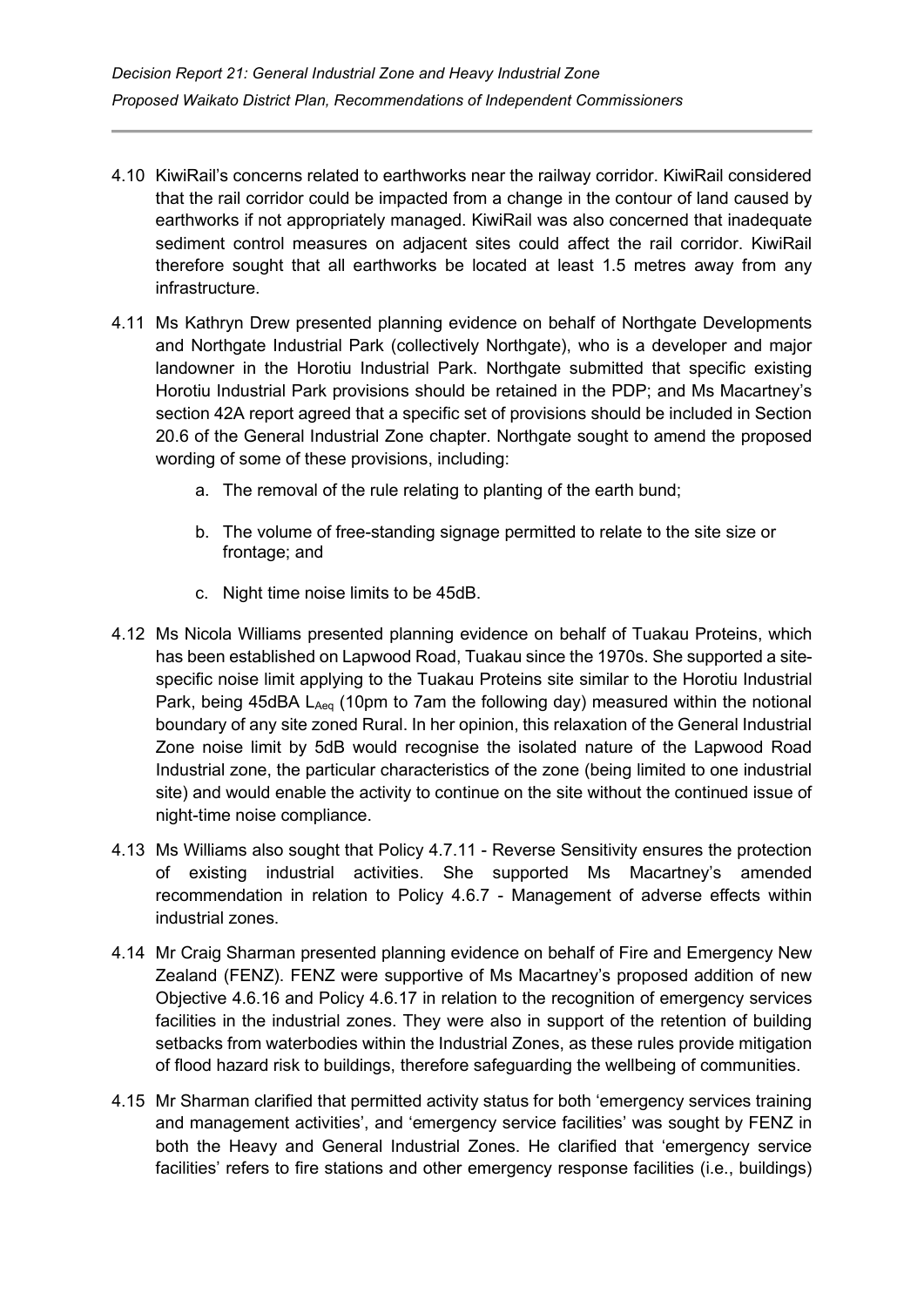that do not otherwise fall within the meaning of the phrase 'emergency services training and management activities'.

- 4.16 Mr Sharman also noted that for firefighting purposes, reticulated water supply is not a requirement for industrial activities and this can be provided through alternative means. Therefore, FENZ suggested further amendments to the wording of the subdivision conditions to only require proposed lots to be 'connected to water supply sufficient for firefighting purposes'.
- 4.17 Ms Sue Simons and Ms Kate Storer filed legal submissions on behalf of Pōkeno Village Holdings Limited (PVHL), while Mr Adam Jellie presented planning evidence. PVHL sought that the Pōkeno Structure Plan (PSP) be incorporated into the PDP, as developed as part of Plan Change 24 to the operative Waikato District Plan – Franklin Section (operative in 2010), which provides a bespoke solution for Pōkeno. In relation to the industrial zones, the PSP provides for additional community and commercial facilities in the industrial area between the town centre and the Heavy Industry zone, with interface controls applying. Mr Jellie therefore proposed that a 'Development Area' apply to the Industrial zoned land in Pōkeno, that reflected the range of uses anticipated by the PSP. He noted that a comprehensive case for the inclusion of the PSP would be made at Hearing 26: Other Matters, but that a form of secondary relief would be to modify the activity tables for the Industrial zones to permit additional activities (within the PSP area only).
- 4.18 Mr Ewan Chapman filed legal submissions on behalf of Synlait Milk Limited, accompanied by corporate evidence from Mr Robert Stowell of Synlait and planning evidence by Ms Nicola Rykers. Synlait's interests focused on the ongoing use of its Heavy Industrial site at Pōkeno for milk-processing purposes. They sought amendments to policies and rules to better protect the ability of the Heavy Industrial zone to operate, and recognise the importance of dairy processing. Specifically, Ms Rykers supported the following amendments to the provisions proposed by Ms Macartney's section 42A report:
	- a. Amend Policy 4.6.2 to distinguish between the two industrial zones in terms of both activities anticipated and environmental outcomes sought;
	- b. Amend Policy 4.6.3 to recognise that sufficiency of supply of industrial land should also consider appropriateness of location;
	- c. Expand Policy 4.6.7 to identify that the General Industrial Zone can function as a transition between heavy industrial and other more sensitive zones;
	- d. Increase the permitted earthworks limit to 10,000 cubic metres in volume and 5 metres total depth;
	- e. Make signage for health and safety and regulatory purposes permitted activities within Chapter 21; and
	- f. Amend Rule 21.3.3 Daylight admission so that it only applies at the Residential zone boundary.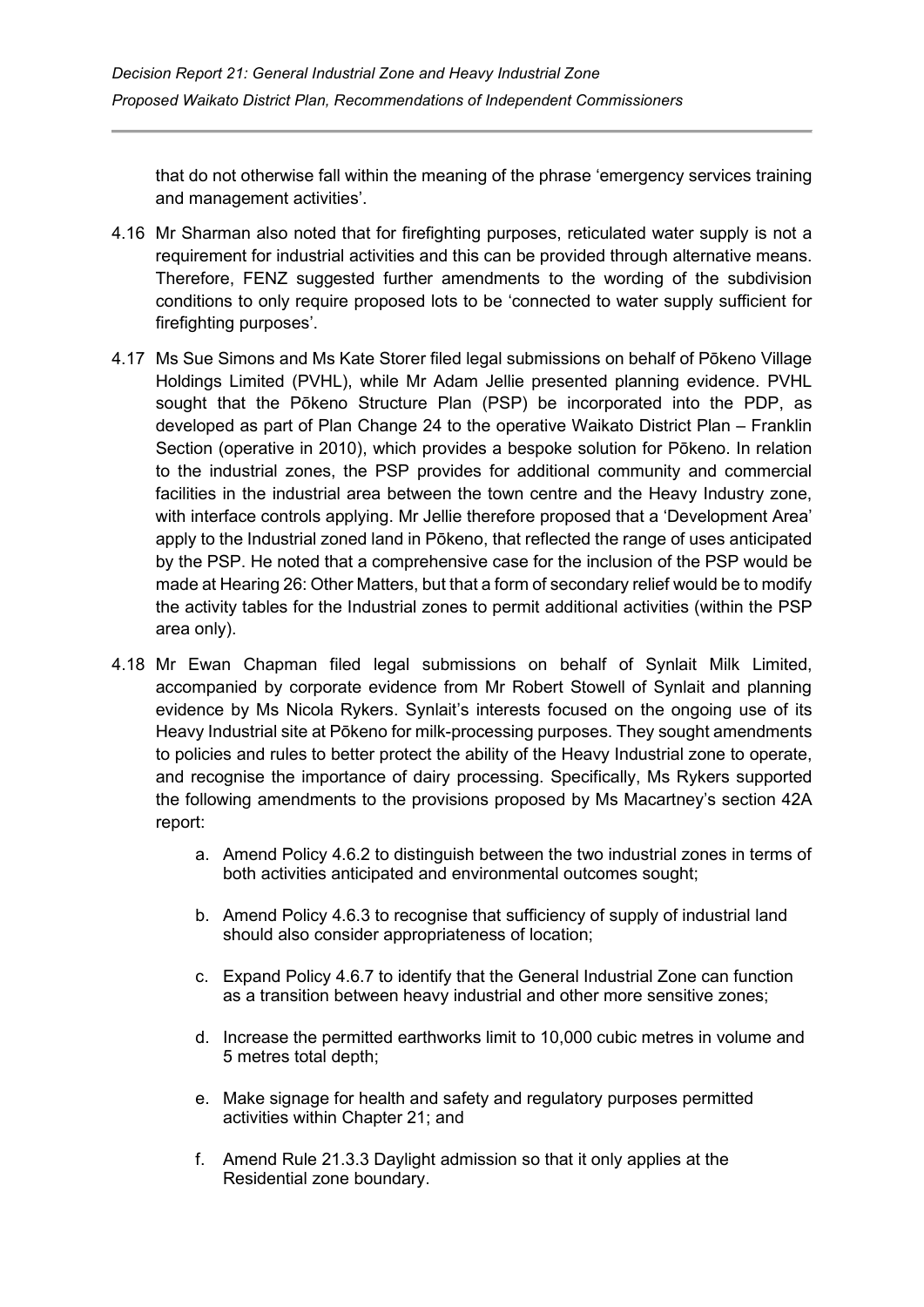- 4.19 Mr Matthew Allott presented planning evidence in support of the Department of Corrections' submission seeking a permitted activity status for 'community corrections activities' in the Industrial Zone. He considered that light industrial areas provide suitable sites for such activities and noted there are many examples of community corrections facilities in Industrial zoned sites around the country. He explained that activities at community corrections facilities are industrial in nature, in particular the community work components, where large sites with yard-based activities such as job training, large equipment storage and vehicle storage are required.
- 4.20 Section 20.5 of the notified Industrial Zone chapter related specifically to the Nau Mai Business Park (NMBP) within the Industrial Zone near Raglan, and contained a locationspecific set of rules. Mr Philip Barrett and Mr Bob Carter presented planning and corporate evidence, respectively, on behalf of Tasman Lands Limited, with a focus on provisions applying to the NMBP. Mr Barrett considered that any light industrial activity within the NMBP should be a permitted activity, subject to compliance with performance standards. He noted that the NMBP is approximately 90 per cent developed, with the bulk of activities onsite being light industrial, and consent notices applied to each lot to ensure consistency with the original land use consent. He stated there is no obvious reason not to allow for similar activities as in the General Industrial Zone to occur at the NMBP.
- 4.21 Mr Barrett's evidence also proposed various other changes to the provisions for the NMBP relating to signage, the storage of fireworks, landscaping, mapping of 'effective building areas', and on-site tanks for liquid trade waste.
- 4.22 Ms Renee Fraser-Smith presented planning evidence on behalf of Van den Brink Limited. She stated that she concurred with changes to Rule 20.3.3 and Policy 4.6.9A recommended in Ms Macartney's rebuttal evidence, as well as a number of changes recommended to the General Industrial Zone rules and standards in Ms Macartney's original section 42A report.
- 4.23 Ms Fraser-Smith then set out various matters of disagreement with Ms Macartney. She supported a 3-metre building setback being applied to the General Industrial Zone rather than the 5-metre setback recommended in Ms Macartney's rebuttal evidence. She also sought an amendment to Policy 4.6.2 to refer to the efficient use of industrial land, because in her opinion, such a reference is missing from the policy framework of the PDP. Lastly, she supported the continued application of a 18-metre height limit for the Whangarata Business Park as per the operative District Plan provisions, or alternatively supported an increased height limit of 20 metres in Industrial Zones more broadly to encourage the efficient use of industrial land.
- 4.24 Mr Jon Styles presented noise evidence and Mr Mark Tollemache presented planning evidence on behalf of Havelock Village Limited. Mr Styles supported lowering the anytime noise limits for the General and Heavy Industrial Zones by 5 dB each (to 70 dB  $L_{Aeq}$ ). Additionally, he did not support the introduction of lower night-time noise limits for the General Industrial Zone, as he was unaware of any night-time activities permitted in the General Industrial Zone that would require night-time noise amenity protection,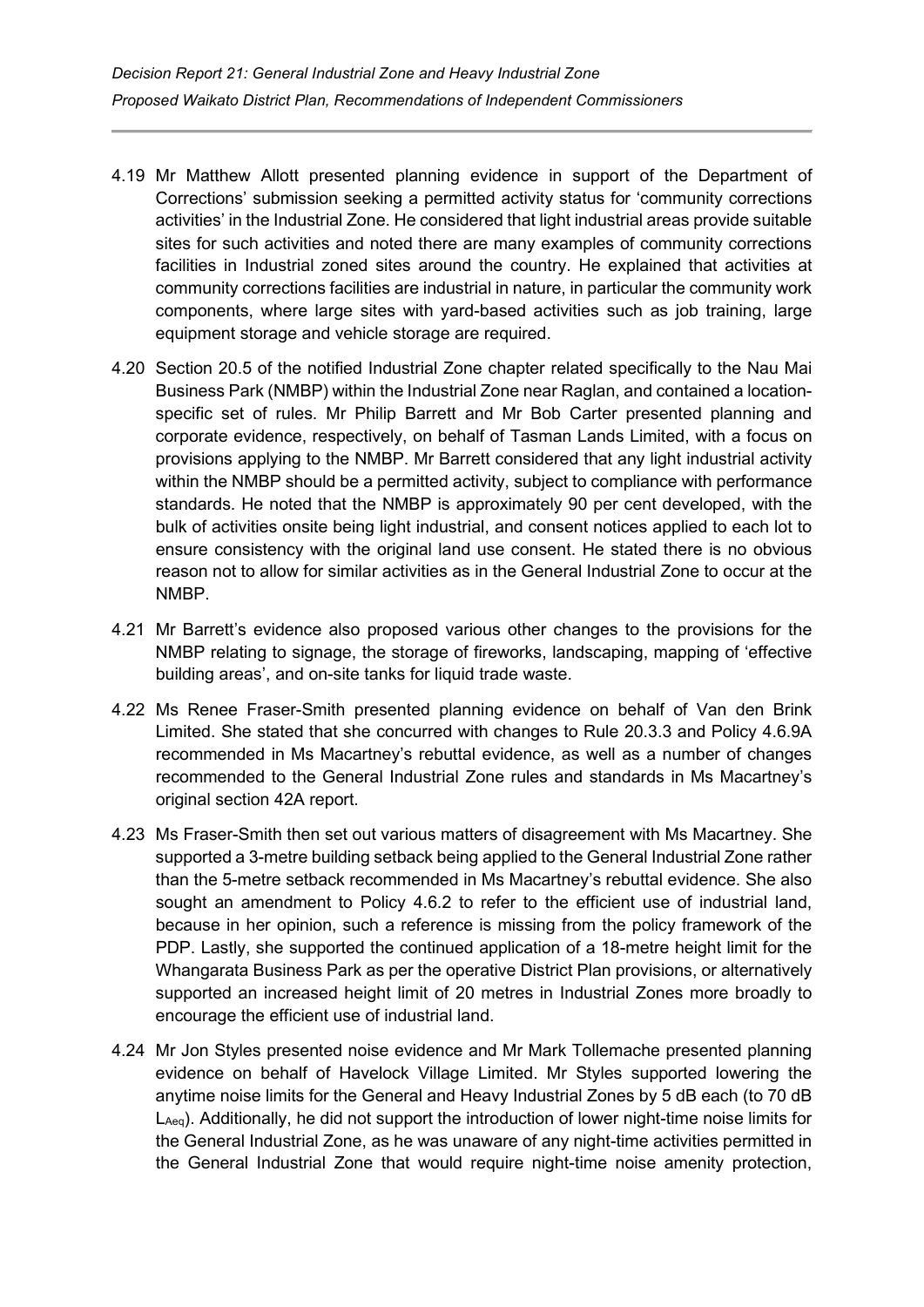noting that interface noise limits are included to adequately protect adjacent zones. He strongly supported the interface rules (Rule 20.2.2.1 P1 and Rule 21.2.2.1 P2(b)) applying between industrial zones and all other zones where noise sensitive activities are permitted, including the Rural zone, but suggested a wording amendment to provide additional clarity.

- 4.25 Mr Styles also commented on the 'date stamp' approach for applying noise limits to the Huntly Power Station and Horotiu inland port operations, as advanced by acoustic witnesses. He considered that this approach may be reasonable for specific sites and situations but did not support its use on a district-wide level. Mr Styles preferred the establishment of noise control boundaries combined with setback rules to manage noise emissions from sites.
- 4.26 Mr Tollemache supported the position of Mr Styles and provided some comments on other submitters' evidence, noting his agreement with Mr Jellie's proposal to retain the bespoke provisions of the operative District Plan for the industrial zones in Pōkeno. $^6$  $^6$
- 4.27 Mr Bill Loutit and Ms Sarah Mitchell filed legal submissions on behalf of Hynds Pipes and the Hynds Foundation (collectively Hynds). Hynds' key interest in relation to this hearing was to ensure that the provisions of the Heavy Industrial Zone appropriately provide for the continued operation of its plant at Pōkeno. Hynds also provided background on its concerns around residential development proposed in the vicinity of its plant, the details of which are to be addressed at the rezoning hearings.
- 4.28 Mr Adrian Hynds, a director of Hynds, provided a description of Hynds' operations and the criteria used to select the Pōkeno site. These included allowing for 24/7 production, generous land area, room for future expansion and proximity to raw materials supply and markets. He stated that Hynds had made a significant investment in their facility and are planning for ongoing investment, describing that stage two and three developments are planned to the west and south of Hynds' current development. He was very concerned about reverse sensitivity effects on the operation resulting from potential residential development near the site.
- 4.29 Ms Chanel Hargraves presented planning evidence on behalf of Hynds, which addressed what she considered to be a lack of policy direction on the purpose of, and outcomes sought for, the two industrial zones. While Ms Hargraves supported the majority of Ms Macartney's recommendations in relation to Hynds' submission points, she proposed the following amendments to the provisions proposed in Ms Macartney's rebuttal evidence:
	- a. Inclusion of additional wording in Objective 4.6.1 recognising the positive effects of industrial activities;

<span id="page-12-0"></span><sup>6</sup> Primary Evidence of Adam Jellie for Pokeno Village Holdings Limited, dated 10 December 2019.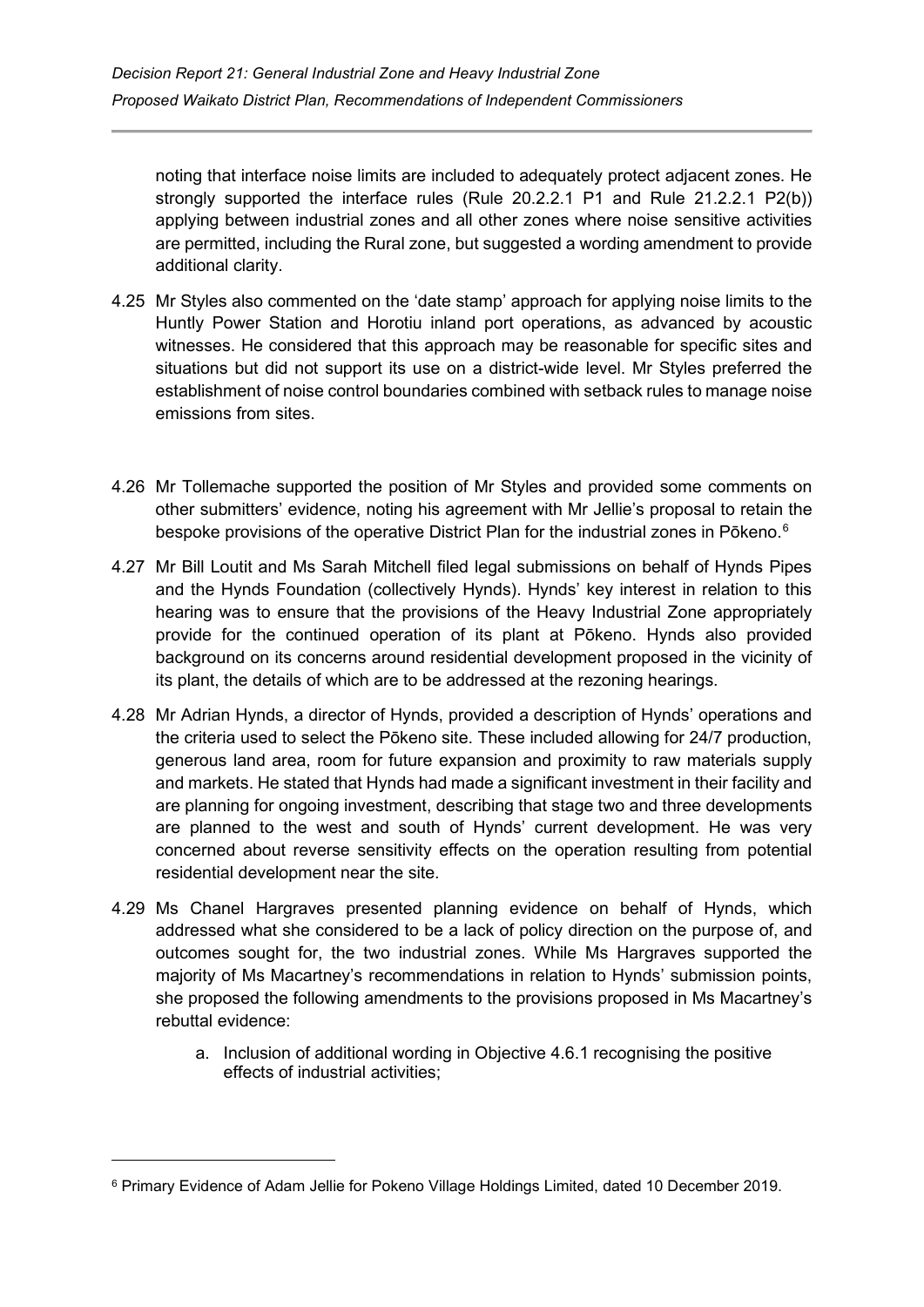- b. Inclusion of additional wording in Policy 4.6.2(ii)A identifying that because of the nature of their operation, heavy industrial activities be required to locate in the Heavy Industrial Zone; and
- c. Replacing the reference to in Policy 4.6.2(ii) to having 'appropriate separation distances' with reference to avoiding encroachment from sensitive activities or protecting Heavy Industrial activities from reverse sensitivity.
- 4.30 Ms Tanya Running filed evidence to be tabled at the hearing on behalf of Waka Kotahi. Ms Running's evidence set out a limited number of areas where she disagreed with the section 42A report's recommendations. These related to signs and building setbacks from State Highways. Waka Kotahi sought a restriction on the number of characters and words on signs viewed from State Highways, and that all signs be set back from State Highways by at least 15 metres. Waka Kotahi also requested a 20-metre building setback from State Highways should apply in the Heavy Industrial Zone in order to manage effects on traffic safety.
- 4.31 Ms Kahlia Thomas filed evidence to be tabled at the hearing on behalf of Z Energy Limited, BP Oil New Zealand Limited and Mobil Oil New Zealand Limited (collectively the Oil Companies). She noted that the Oil Companies generally supported the section 42A report recommendations in relation to their submission points.
- 4.32 Ms Lisette Balsom on behalf of Waikato Regional Council also tabled evidence expressing support for the section 42A report recommendations. These included the retention of Objectives 4.6.1 and 4.6.6, and Policies 4.6.4 and 4.6.7.
- 4.33 Mr Bevan Houlbrooke filed evidence to be tabled at the hearing on behalf of Mr Greig Metcalfe, owner of a Real Estate Agency with an interest in signage provisions applying in the General and Heavy Industrial Zones. He suggested further refinements to the amended real estate signs rules proposed in the section 42A report. These included removing the requirement for the sign to relate to the site on which it is located and the introduction of a maximum sign size of 2.16 square metres. He considered that these changes would further assist in reducing the instances of real estate signs requiring resource consent.
- 4.34 Mr Keith Frentz filed evidence on behalf of the Ministry of Education which sought a restricted discretionary activity status for educational facilities in the General Industrial Zone, rather than the notified default non-complying activity status for educational facilities other than Trade and Industry Training. In Mr Frentz's opinion, matters of discretion would be able to appropriately address the effects of educational activities in the General Industrial Zone. Alternatively, should this not be accepted, Mr Frentz considered that a discretionary activity status should apply. He also supported a discretionary activity status being applied to educational facilities in the Heavy Industrial Zone, to support the provision of education as a fundamental right.
- 4.35 Mr Frentz also sought changes to the notified rules for educational facilities in the NMBP, which permit facilities with up to 10 students and default to non-complying status for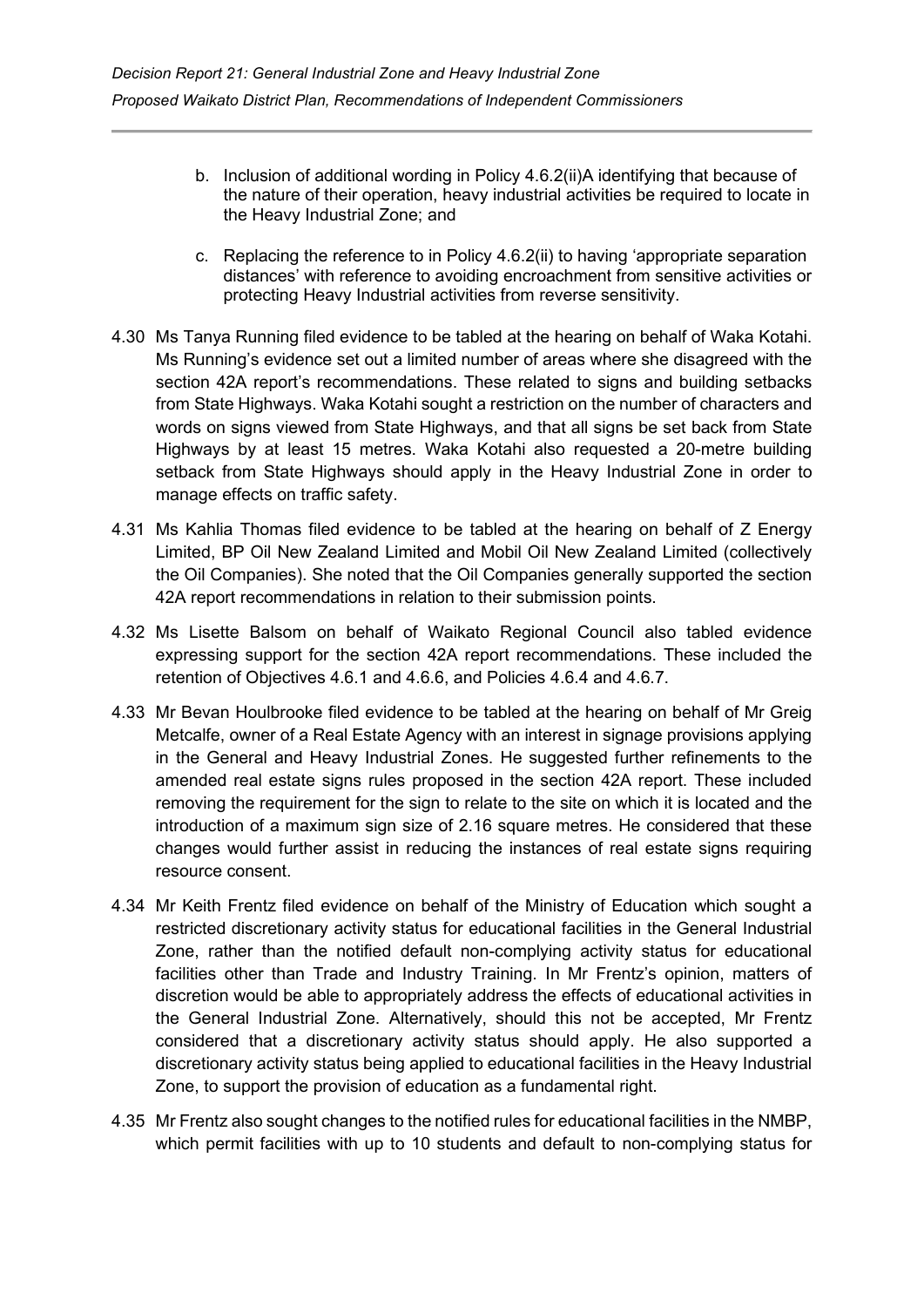those with greater than 10 students. He instead supported a restricted discretionary status being applied to facilities with more than 10 students.

- 4.36 Mr Leigh Shaw on behalf of Fellrock Development Limited/TTT Products Limited filed evidence to be tabled in support of a number of section 42A report recommendations in relation to the General Industrial Zone rules. These included the deletion of Rule 20.2.1 (servicing and hours of operation) and Rule 20.2.8 (outdoor storage of goods or materials), increased permitted volumes of earthworks, changes to sign rules, removing the restriction on number of rear lots for subdivision in Rule 20.4.1, retention of Rule 20.4.2 (Subdivision - boundaries for records of title), amendments to the daylight admission standard, and retention of building setbacks.
- 4.37 Ms Pauline Whitney filed evidence on behalf of Transpower NZ which focused on whether the rules regarding subdivision and earthworks near the National Grid should be replicated in each of the zone chapters or the infrastructure and energy chapter. Ms Whitney opposed the "zone by zone" approach and instead preferred a standalone set of National Grid provisions, for the reason it avoids duplication and provides a coherent set of rules which plan readers can refer to. She supported clear cross referencing in the zone chapters. We address this in another decision<sup>[7](#page-14-1)</sup> but record here that we have adopted a standalone set of provisions for the National Grid, and other infrastructure in the district.
- 4.38 Ms Carolyn McAlley filed evidence on behalf of Heritage New Zealand Pouhere Taonga, and sought recognition of historic and cultural values in Rule 20.2.7.1 Signs, in particular the inclusion of a restricted discretionary activity for signs on historic heritage sites or Maori Sites and Areas of Significance. Alternatively, if a sign is enabled as a permitted activity, then Ms McAlley sought the inclusion of an additional standard regarding the location of the sign on the building and method of attachment of the sign. Ms McAlley concurred with Ms Macartney's section 42A report recommendation on Rule 20.3.1 Building Height.

# <span id="page-14-0"></span>**5 Panel Decisions**

5.1 **Attachment 1** contains our decisions. We note that 440 primary submission points were received on the General Industrial and Heavy Industrial Zones, which were considered in a comprehensive section 42A report and rebuttal evidence prepared by Ms Macartney. Following the hearing, Ms Macartney helpfully prepared a further report which contained amended provisions to address many of the submitters' remaining concerns and incorporated feedback from the submitters. [8](#page-14-2) We have therefore focused our decision on the areas of contention and where we have an alternate view to Ms Macartney's recommendations set out in her closing statement. We have only briefly discussed the changes to the notified provisions which were agreed between the relevant parties.

<span id="page-14-1"></span><sup>7</sup> See Decision Report 13: Infrastructure.

<span id="page-14-2"></span><sup>8</sup> Concluding Hearing Report: Hearing 7 by Jane Macartney, dated 8 May 2020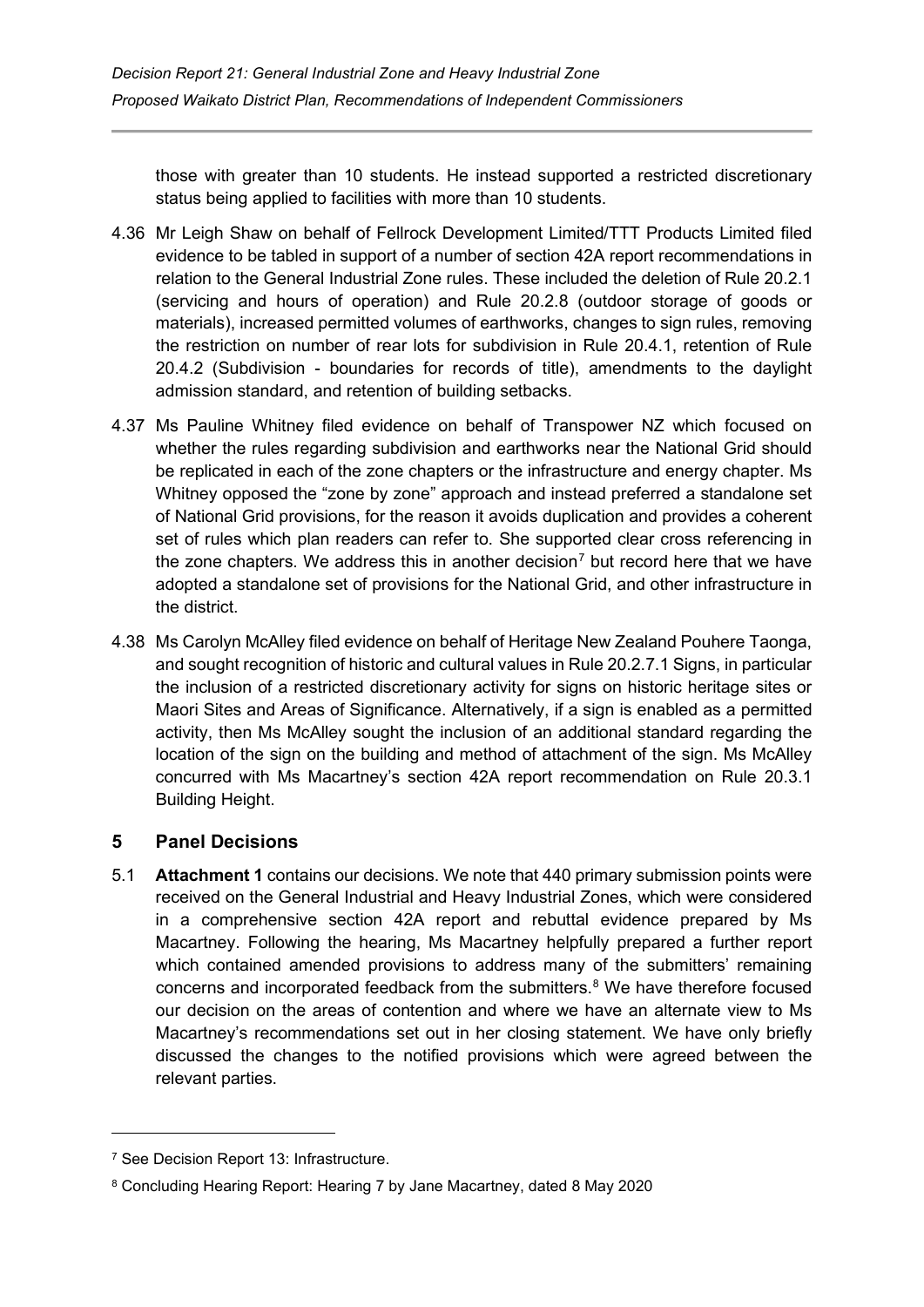5.2 The following sub-sections have been grouped by topic, generally in the order of where the provisions appear in the PDP.

# **General Industrial Zone and Heavy Industrial Zone objectives and policies**

- 5.3 We heard from several submitters on their preferred phrasing of the objectives and policies framework for the Industrial Zones, with a view to providing for the continued operation and growth of industrial activities in the district. Key themes were:
	- a. Defining the functions and outcomes of the General Industrial Zone and the Heavy Industrial Zone;
	- b. Providing for an increased level of effects generated by activities in the Heavy Industrial Zone; and
	- c. Protecting those activities from reverse sensitivity effects.
- 5.4 We also heard about the importance of maintaining appropriate industrial land supply and protecting its functioning for industrial purposes.
- 5.5 After careful deliberations we have comprehensively redrafted and consolidated the objectives and policies attached to Ms Macartney's closing statement to concisely state what we consider to be the key aims and outcomes for the Industrial Zones.
- 5.6 We have adjusted the wording of Objective 4.6.1 from that which was notified so that it supports both existing and new Industrial Zones. These amendments will also better encapsulate the key outcome for both the General and Heavy Industrial Zones, being that the existing and future growth of the district's industry is supported and strengthened. We do not consider that reference to recognising the positive employment and economic benefits of industrial activities is necessary within this objective, as suggested by Ms Hargraves, as it is already addressed in strategic Objective 1.12.6.
- 5.7 We have then included five policies on:
	- a. The functions of the two Industrial Zones (4.6.2);
	- b. Maintaining sufficient industrial land (4.6.3);
	- c. Management of environmental effects in the Heavy Industrial Zone  $(4.6.4)$ ;
	- d. Management of environmental effects in the General Industrial Zone (4.6.5); and
	- e. Support of regionally significant industry (4.6.6).
- 5.8 The new wording of Policy 4.6.2 makes clear the distinction between the zones, being that for the General Industrial Zone, adverse effects should be confined to within the zone, whereas for the Heavy Industrial Zone, effects may extend beyond the zone boundary and be potentially significant (in alignment with the description of these zones in the National Planning Standards). In both Industrial Zones there is still a general obligation on landowners/occupiers to avoid, remedy and mitigate adverse effects. We do not see any need to specify the types of adverse effects generated from Industrial Zones in the policy, as per the wording proposed by Hynds and Ms Macartney.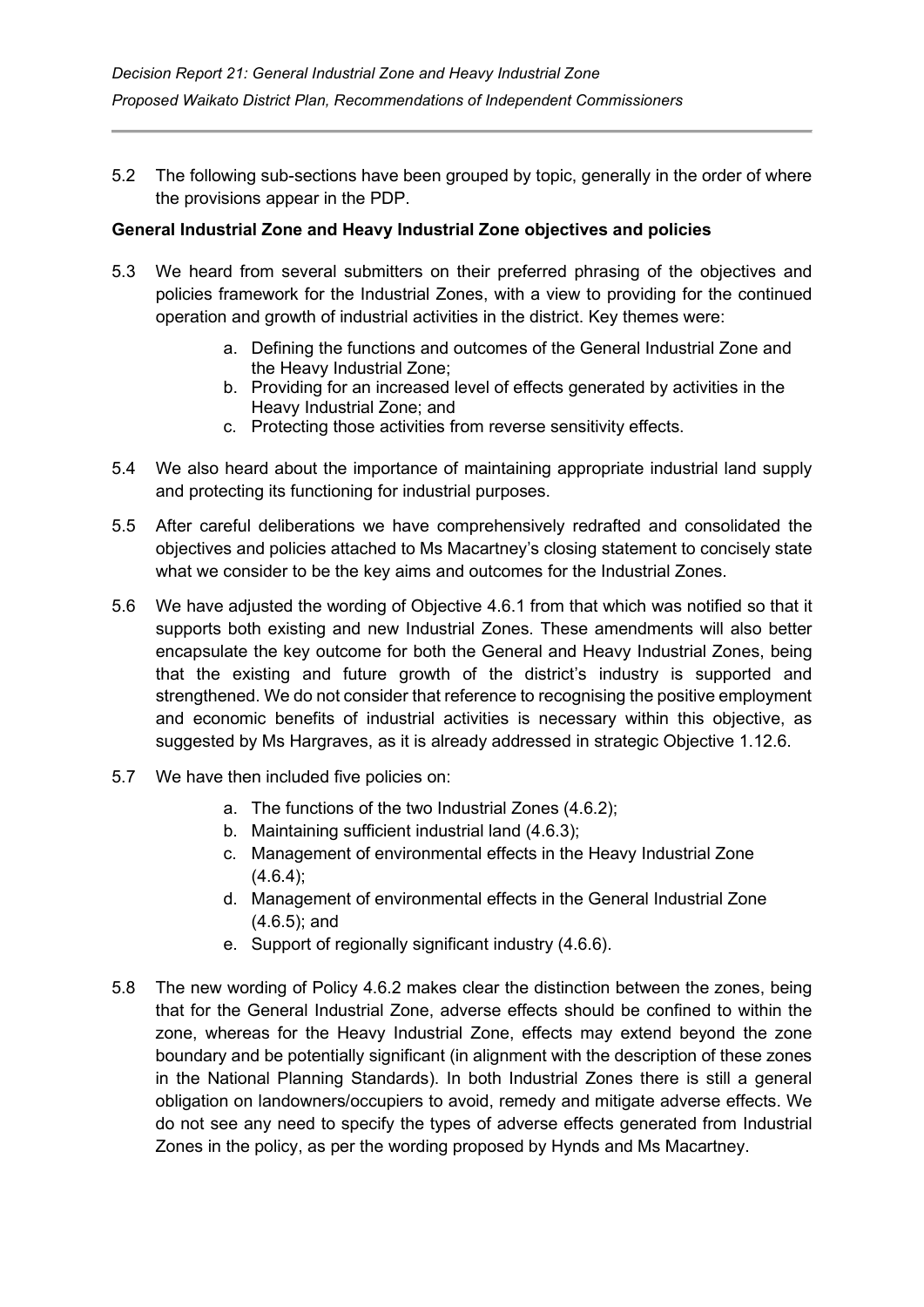5.9 We have also carried the functions of the two Industrial Zones through to revised zone descriptions in each of the Industrial Zone chapters, consistent with the National Planning Standards, as follows:

> The General Industrial Zone contains areas used predominantly for a range of industrial activities, other than Heavy Industrial Activities, but also other compatible activities.

> The Heavy Industrial Zone contains areas used predominantly for industrial activities that generate potentially significant adverse effects, but also other compatible activities.

5.10 Next, we have combined and simplified policies aimed at ensuring a sufficient supply of industrial land and the utilisation of industrial land primarily for industrial purposes into new Policy 4.6.3, as follows:

4.6.3 Policy – Maintain sufficient industrial land

- (a) Maintain a sufficient supply of industrially zoned land to meet reasonably foreseeable future demand for industrial land
- (b) Utilise industrial land primarily for industrial purposes so as to preserve the functionality of industrially zoned land
- (c) Protect industrial activities, and in particular heavy industrial activities, from reverse sensitivity effects associated with activities in non-industrial zones.
- 5.11 Although Ms Macartney recommended that the activities that are and are not appropriate in the Industrial Zones be described in the policies, [9](#page-16-0) we prefer the approach taken in the notified PDP whereby no such descriptions are included in the policies. We consider that the specific activities which are appropriate in the Industrial Zones are better addressed in the rules. In our view, Policy 4.6.3 above is sufficiently directive when considering any proposed non-industrial activities within the Industrial Zones.
- 5.12 We have then included two policies setting out the approach to management of environmental effects in each of the Industrial Zones, in order to reflect the different functions and zone purposes set out above, (i.e., with activities in the General Industrial Zone required to avoid significant adverse effects on other adjoining zones, and activities in the Heavy Industrial Zone required to avoid, remedy or mitigate adverse effects on adjoining zones). We have also focused on the 'functionality' of adjacent zones being maintained in order that they allow the expected outcomes to be delivered.
- 5.13 As well as the policies specifically applying to the Industrial Zones, we agree with Ms Williams for Tuakau Proteins that Policy 4.7.11 - Reverse sensitivity is also relevant. For consistency with the new Policy 4.6.3, we consider it necessary to amend Policy 4.7.11 so that development in the two Industrial Zones is not required to minimise reverse sensitivity effects. This will help to address submitters' requests to protect industrial activities from reverse sensitivity effects.
- 5.14 We do not see a need to include specific objectives and policies addressing any individual Industrial Zone location, and support one set of provisions that are applied consistently across the Industrial Zones throughout the District. For this reason, we do

<span id="page-16-0"></span><sup>9</sup> See the version attached to the Concluding Hearing Report: Hearing 7 by Jane Macartney, dated 8 May 2020.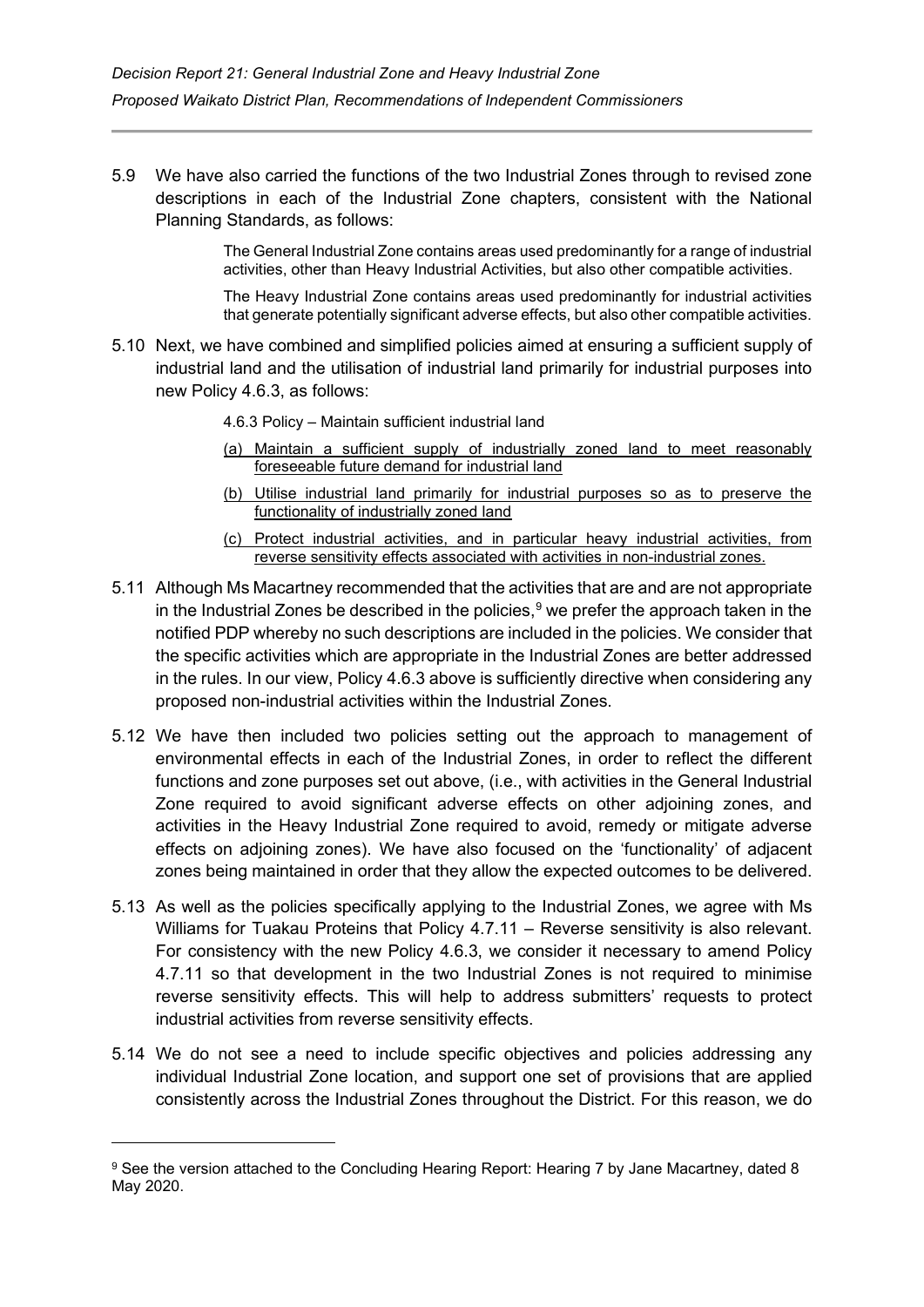not support the inclusion of policies specific to the Horotiu Industrial Park (proposed Policies 4.6.8-4.6.13 in the Concluding Hearing Report version of Chapter 4). While submissions sought that Huntly Power Station and the inland freight hub at Horotiu be recognised in policies as regionally significant industry, that would result in an ad hoc approach and we have concluded that to do so would exclude other regionally significant industry. We have instead elected to support regionally significant industry in new Policy 4.6.6 and also include a definition of regionally significant industry (see Decision Report 30: Definitions).

- 5.15 A new objective and policy supporting the presence of emergency services-related activities in Industrial Zones has been proposed by Ms Macartney. We agree with the intent of these provisions, but also see a need for them to apply to a wider range of zones.
- 5.16 The revised policy framework for the Industrial Zones does not depart significantly from the notified policy framework in the PDP. We have evaluated the revised objective in accordance with section 32AA of the RMA, and consider it is the most appropriate way to achieve the purpose of the RMA. We have also turned our minds as to whether the policies are the most appropriate way of achieving the objectives and concluded that they are the most effective and efficient options.

#### **Activities within the Industrial Zones**

- 5.17 We support Ms Macartney's recommendation to include electricity generation on the Huntly Power Station site as a permitted activity. Genesis Energy also sought that stockpiling of coal be included in the permitted activity rule. We agree with Ms Macartney that an explicit reference to coal stockpiling activities is unnecessary and that this would be captured by the term 'ancillary activity', which we have also included as a permitted activity in both the General and Heavy Industrial Zones.
- 5.18 We have considered the status of accommodation for workers whose duties require them to live on-site and agree with Mr Arbuthnot for POAL that this activity is compatible with the functioning of Industrial Zones. Such persons are engaged with the activity occurring on the site and are not likely to be sensitive to the effects of the activity. This reasoning does not only apply in Horotiu Industrial Park, but throughout the Industrial Zones. Rather than the controlled activity status suggested by Mr Arbuthnot, we also see no reason why caretaker and security personnel accommodation should not be permitted (as sought by the original POAL submission)<sup>[10](#page-17-0)</sup> if it is located within an industrial building and is also of a small scale. In that regard, a 70-square-metre gross floor area limit has been agreed as appropriate between Mr Arbuthnot and Ms Macartney. We have therefore included 'Caretaker's or security person's residential unit' as a permitted activity within both the General and Heavy Industrial Zones, provided it is for one or two people, is located within an industrial building and does not exceed 70

<span id="page-17-0"></span><sup>10</sup> POAL primary submission point 578.4.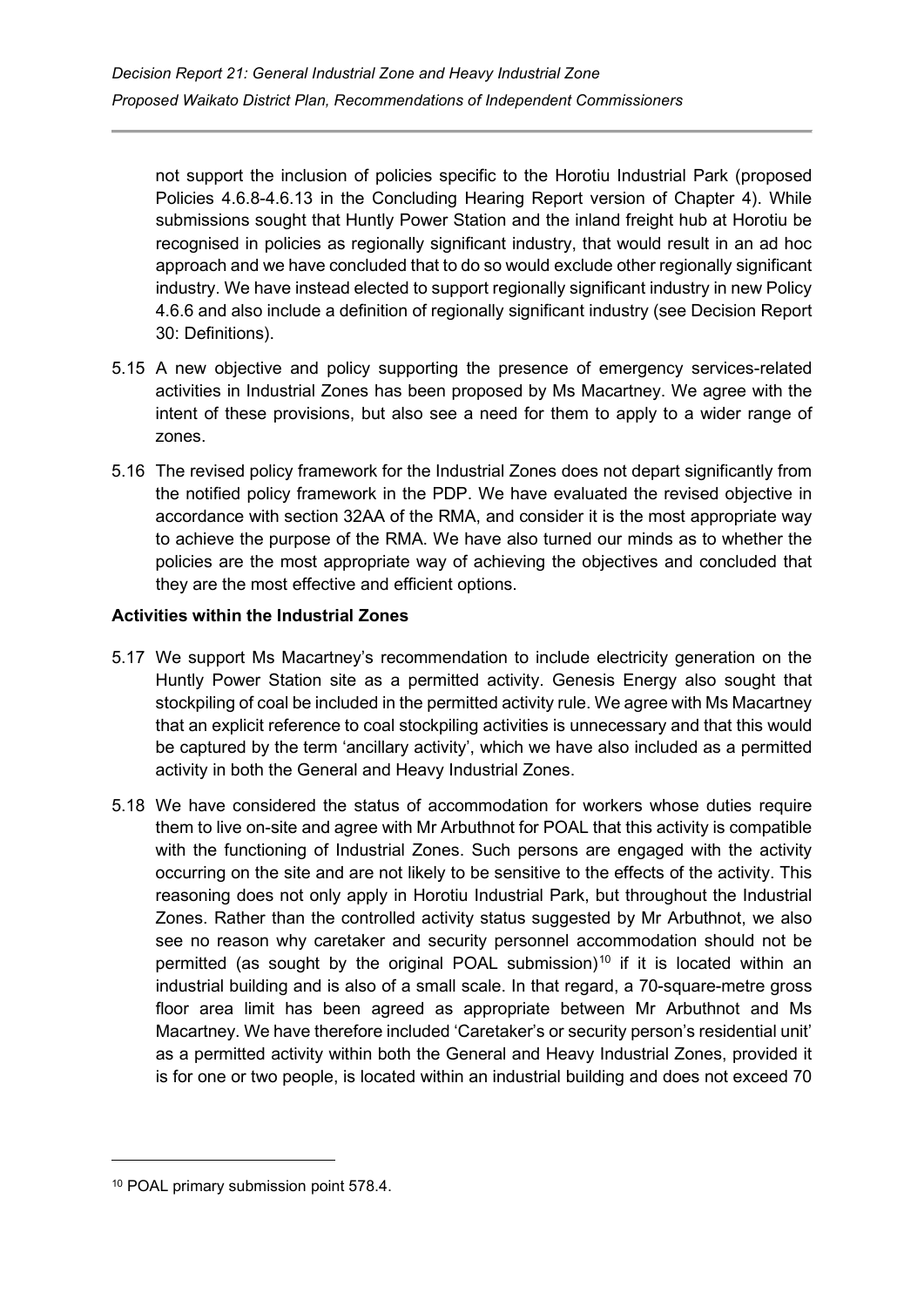square metres in gross floor area. Should a proposal not comply with these conditions, then it would be a discretionary activity.

- 5.19 FENZ sought in addition to 'emergency services training and management activities', that 'emergency services facilities' also have a permitted status in both Industrial Zones to ensure that buildings such as fire stations are permitted. Ms Macartney agreed that the emergency services activities should be permitted and suggested that her revised recommended rules that would permit construction of buildings in the Industrial Zones may address that issue.<sup>[11](#page-18-0)</sup> We concur with adding the construction of buildings and emergency services activities and facilities as a permitted activity in both Industrial Zones.
- 5.20 Hamilton City Council was concerned about applying a discretionary activity status for large format retail and offices in the General Industrial Zone and sought a non-complying status instead. We agree with Ms Macartney's assessment that there are situations where these activities may be appropriate in the General Industrial Zone, and so they should be assessed on their merits under a discretionary status, rather than being actively discouraged through a non-complying activity status.<sup>[12](#page-18-1)</sup> However, we support a non-complying status for large format retail and offices in the Heavy Industrial Zone.
- 5.21 In relation to the amended activity status for educational activities in the Industrial Zones sought by Mr Frentz for Ministry of Education, we agree with Mr Matthews and Ms Macartney that a non-complying status is appropriate. This signals that it would generally be challenging to demonstrate that these activities (other than Trade and Industry Training, which are provided for) are compatible with the outcomes sought for the Industrial Zones. Mr Frentz also sought amendments to the rules for educational facilities in the NMBP. For the NMBP, we have deemed that the General Industrial rules should apply in addition to the land use consent conditions, and that no bespoke rules are required – including in relation to educational activities (further discussed later in this decision).
- 5.22 We agree with Ms Macartney's recommendation to permit service stations in both Industrial Zones, noting that this is consistent with providing for truck refuelling stops as permitted activities. We also accept Mr Allott's evidence that community corrections activities should be permitted in the General Industrial Zone, as these are fundamentally industrial in nature.
- 5.23 In response to various submissions,  $13$  we agree that it is appropriate to specify the following activities as permitted in the General Industrial Zone: hire centre; wholesale; trade supply outlet; transport depot; garden centre; and retailing of agricultural and industrial motor vehicles and machinery. We have also amended the classification of activities that are not otherwise specified in either of the zones to default to discretionary

<span id="page-18-0"></span><sup>11</sup> Attachments 3 and 4 to Section 42A Report Hearing 7: Industrial Zone and Heavy Industrial Zone, dated November 2019.

<span id="page-18-1"></span><sup>12</sup> Concluding Hearing Report: Hearing 7 by Jane Macartney, Paragraphs 51-53, dated 8 May 2020.

<span id="page-18-2"></span><sup>13</sup> See submissions from EnviroWaste 302.4; Van Den Brink 633.51; Holcim 766.11.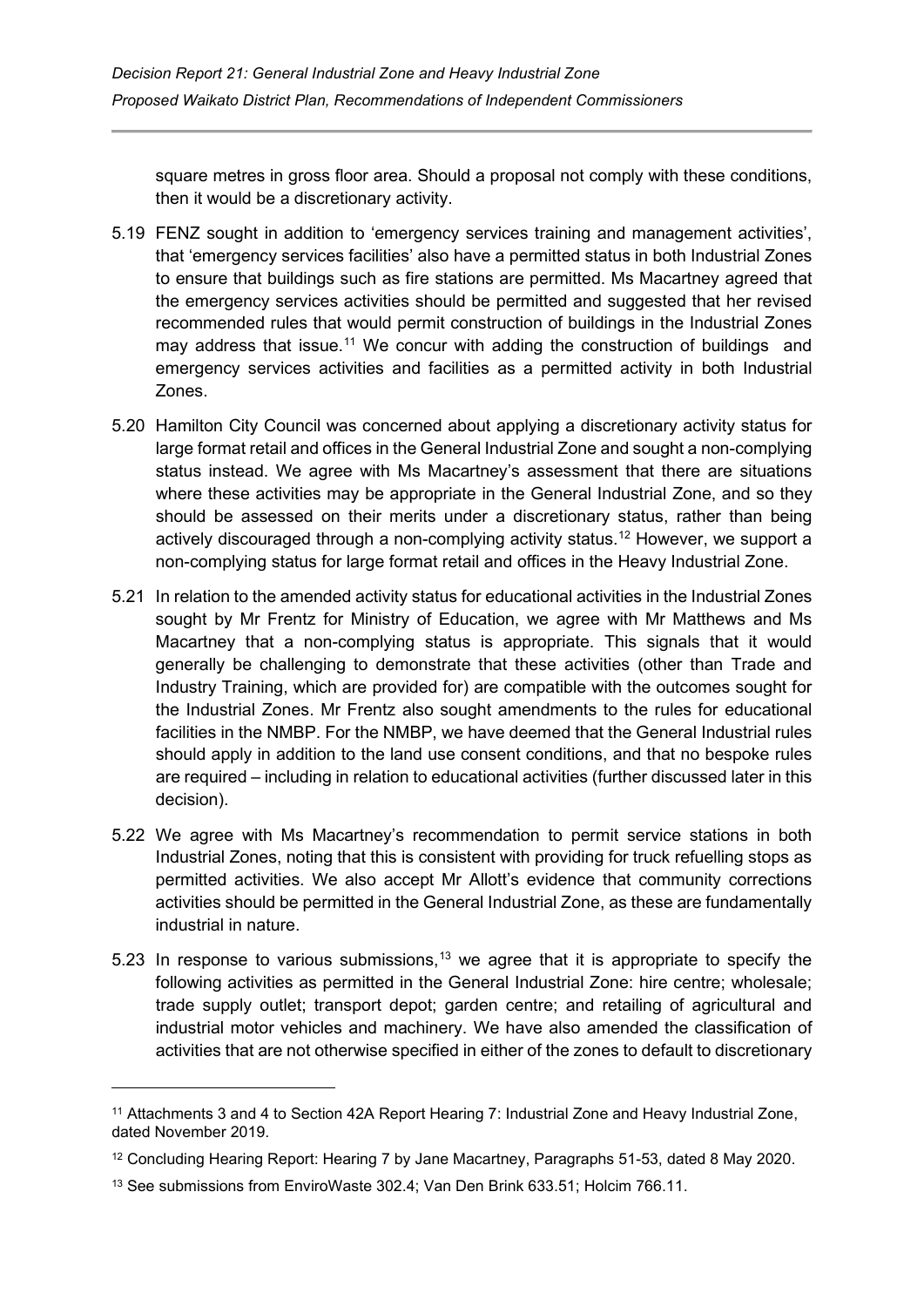rather than non-complying status, as we consider that a non-complying status may well have unintended consequences in serving to discourage activities that would otherwise be considered to be appropriate.

## **Landscape planting rules**

- 5.24 Revised permitted activity rules for landscaping were developed by Ms Macartney in collaboration with POAL, Northgate and Van Den Brink, in response to those (as well as other) submitters' concerns about resource consents being required for landscape planting. At the time of the hearing, the wording was not yet settled, but the revised rules were included within the closing statement version of provisions. [14](#page-19-0) We consider these to be an appropriate solution and we agree that the provision of landscaping within accepted parameters should have a permitted activity status.
- 5.25 However, we consider that the rationale for requiring only indigenous vegetation planting, in order to be permitted, is unclear. In our view it is unjustified to specify only indigenous species in relation to the mitigation of landscape and visual effects, and we note that exotic vegetation may often be able to provide screening more quickly than natives would. We also note that this requirement was not included in the notified PDP and have therefore removed the reference to 'indigenous' vegetation from the lot boundary planting rule.
- 5.26 We also do not consider that 4-metre-wide planting should be required on either side intermittent streams within the Industrial Zones.

#### **Noise rules**

5.27 Ms Macartney has generally proposed to carry-over the operative noise rules for the Industrial Zones and specific industrial sites into the PDP. We agree with Ms Macartney that there are good reasons to carry over noise rules where they relate to legacy developments, in circumstances where they are tried and tested, and work well.<sup>[15](#page-19-1)</sup> We support the use of site-specific noise rules, including a date stamp approach for noise from activities for the Horotiu Industrial Park and Huntly Power Station. We note that Tuakau Proteins also sought a site-specific noise rule for its site on Lapwood Road. No acoustic evidence was provided at the Industrial Zones hearing to support this submission and Mr Malcolm Hunt, providing acoustic advice to Council, remained concerned with the requested approach and the potential increase in night-time noise in rural areas that may result.<sup>[16](#page-19-2)</sup> While Tuakau Proteins indicated that acoustic evidence would be provided at the Rural Zone hearing (Hearing 18), this was not provided. We therefore decline to introduce a site-specific noise rule for the Tuakau Proteins facility.

<span id="page-19-0"></span><sup>&</sup>lt;sup>14</sup> Provisions 20.2.1, 20.5.3.2, 21.2.1 attached to Concluding Hearing Report: Hearing 7 by Jane Macartney, dated 8 May 2020.

<span id="page-19-1"></span><sup>15</sup> Concluding Hearing Report: Hearing 7 by Jane Macartney, Paragraph 4, dated 8 May 2020.

<span id="page-19-2"></span><sup>16</sup> Section 42A Opening statement: Hearing 7 by Jane Macartney, Paragraphs 37-39, dated 21 January 2020.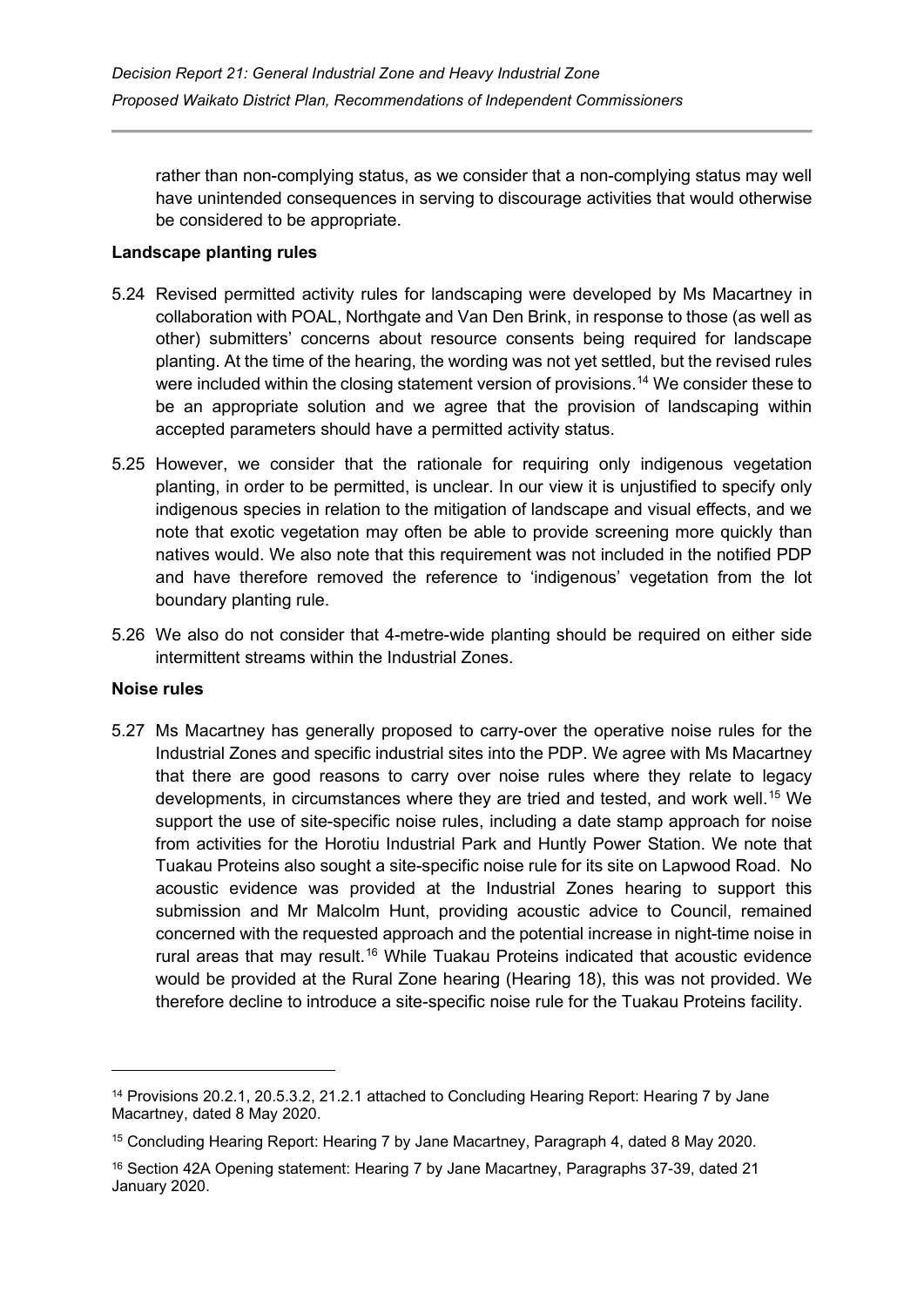- 5.28 We heard from PVHL and HVL who supported maintaining the operative plan's approach to noise generation in Pōkeno. We agree with Ms Macartney's revised assessment<sup>17</sup> and consider that revised rules she proposed, and that maintain the status quo situation, provide a more appropriate outcome for Pōkeno than the notified provisions of the PDP.
- 5.29 We note that Ms Macartney's revised provisions for the Heavy Industrial Zone include a night-time noise limit that is to be achieved at sites within the General Industrial Zone. No such night-time limit was included in the provisions for the General Industrial Zone. We agree with the acoustic evidence on night-time limits provided by Mr Styles<sup>[18](#page-20-1)</sup> and are satisfied that no night time noise limits are required between Industrial Zones.

#### **Signage rules**

- 5.30 The signage rules are now to be addressed in a new discrete chapter of the PDP, however we include our decisions in relation to signage in the Industrial Zones in this decision as they were canvassed at Hearing 7.
- 5.31 We are satisfied that the signage provisions included in Ms Macartney's closing statement are appropriate. While the planning witnesses for Northgate and POAL disagree with the provisions relating to freestanding signs, we are satisfied that permitted activity rules allowing one sign with an area of 3 square metres, and 1 square metre for an additional sign, are appropriate. We are also satisfied that those rules adequately respond to Mr Houlbrooke's concerns in relation to real estate signs, Waka Kotahi's issues with respect to signs viewed from State Highways, and the controls over signs attached to heritage items sought by NZHPT (noting that there is only one heritage item identified within the General Industrial Zone).
- 5.32 The Oil Companies' submission sought a height limit of 15 metres for signs in the General Industrial Zone but provided no evidence in support of that limit. Absent such evidence, we consider the notified 10-metre height limit to be appropriate.
- 5.33 We are also satisfied that health and safety signage associated with infrastructure is adequately covered for all zones by Rule 14.3.1 P11 in Chapter 14, and that health and safety signage continues to be managed by legislation outside of the PDP.

#### **Land use – Building Controls**

5.34 Regarding the building height rule for the Huntly Power Station site, we agree with Mr Matthews that the existing scale of buildings should continue to be provided for and have included a site-specific building height rule which accommodates the existing building envelope (including building vents), also preserving the potential for possible future site development. We have also included a specific building height rule for the Whangarata Business Park, reflecting the existing limit in the Operative District Plan which was set

<span id="page-20-0"></span><sup>17</sup> Attachment 2 to Concluding Hearing Report: Hearing 7 by Jane Macartney, dated 8 May 2020.

<span id="page-20-1"></span><sup>18</sup> Summary statement of evidence of Jon Styles for Havelock Village Limited, dated 21 January 2020.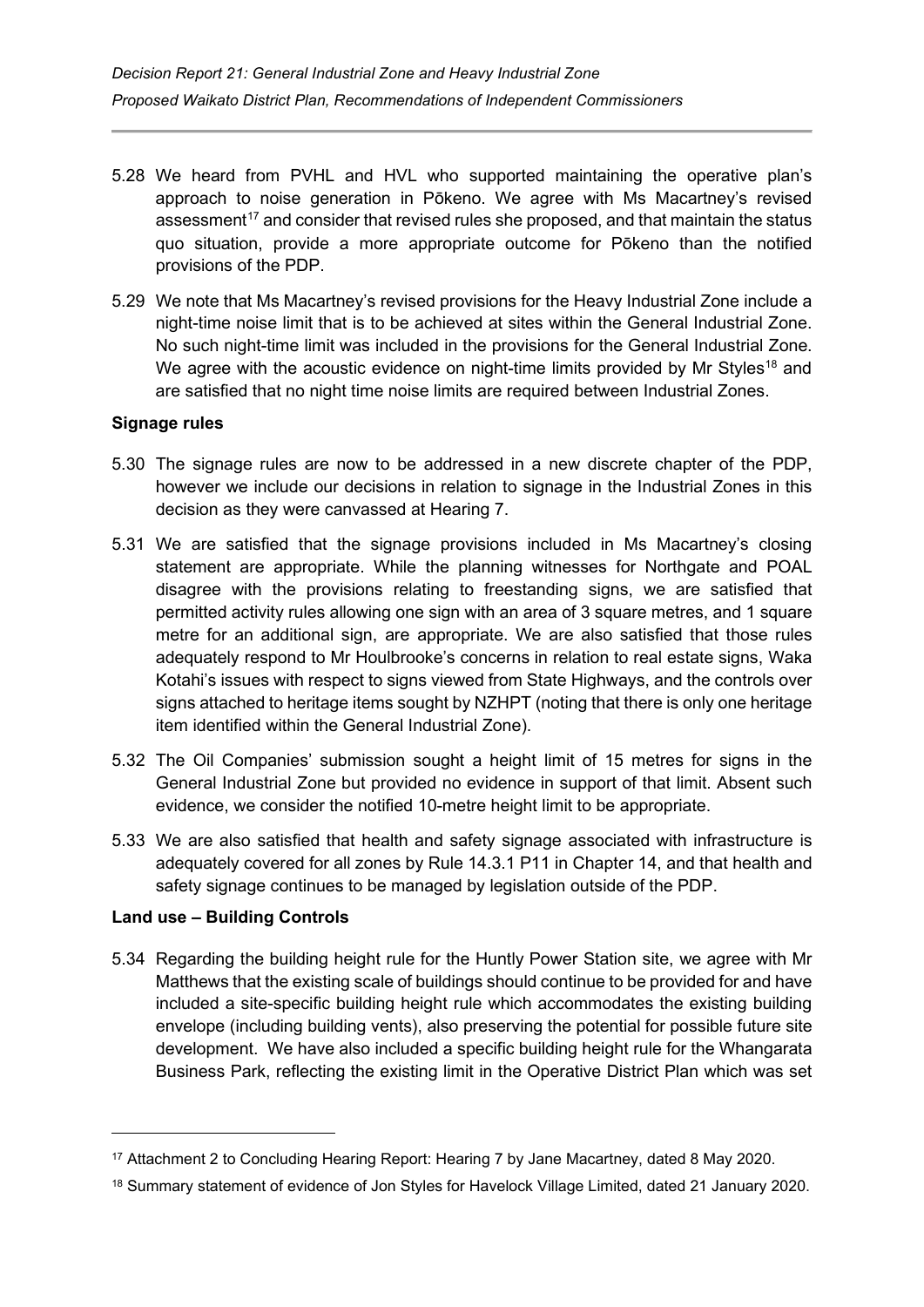through Plan Change 22 to the Franklin District Plan – Whangarata Business Park (operative in 2010), thereby maintaining the existing development potential of the site.

- 5.35 We agree with Ms Macartney that the Height in Relation to Boundary rules should apply to sites in the Industrial Zones that abut a site located in other zones, due to potential amenity effects such as shading on those non-industrial sites. Ms Rykers for Synlait was concerned that this rule should not apply to adjoining rural zones. While we accept that amenity effects on rural land may not necessarily be an issue in all cases, we are not persuaded by Ms Ryker's evidence.
- 5.36 KiwiRail sought that buildings and earthworks be required to be set back 5 metres from the railway corridor. Ms Macartney considered that a 5-metre setback would adversely impact landowners in the Industrial Zones. The evidence has not convinced us that a 5 metre building setback is required.
- 5.37 As recommended by Ms Macartney, we are reducing the building setback required where a site adjoins another zone (other than Industrial Zones), from 7.5 metres as notified to 3 metres in the PDP.
- 5.38 We consider that a 1.5-metre setback for earthworks from any infrastructure, as sought by KiwiRail, would be problematic and have not included that requirement in the provisions. We consider that the onus is on KiwiRail to ensure that the designated width of the railway corridor includes sufficient land to ensure that the integrity of the corridor can be maintained. We also note that there are permitted activity controls and matters for discretion relating to land stability that apply to earthworks in the Industrial Zones.
- 5.39 We now turn to consider the building setback rules for water bodies. Ms Macartney's closing statement version proposes a 30-metre building setback from a lake margin, a wetland that is identified on the planning maps, and the bank of a river (other than the Waikato and Waipa Rivers) whose bed has an average width of 3 metres or more. She included a 50-metre setback from the Waikato and Waipa Rivers as per the notified PDP. For other perennial and intermittent streams and wetlands, a 10-metre building setback was proposed.
- 5.40 POAL's submission sought the status quo approach from the Operative District Plan is applied, which contains the same 30-metre setback from 3-metre-wide rivers but does not require any setback from perennial or intermittent streams whose average width is less than 3 metres. [19](#page-21-0) Council's submission requested the setback from the Waikato and Waipa Rivers be reduced to 32.5 metres. $^\mathrm{20}$  $^\mathrm{20}$  $^\mathrm{20}$
- 5.41 We consider that the notified setbacks from waterbodies are excessive and require revision. We have included a setback of 37 metres from the Waikato River, consistent with the extent of the Outstanding Natural Landscape Overlay (as per Decision Report

<span id="page-21-0"></span><sup>19</sup> POAL submission point 578.18, and POAL feedback in Attachment 10 to Concluding Hearing Report: Hearing 7 by Jane Macartney, dated 8 May 2020.

<span id="page-21-1"></span><sup>20</sup> Waikato District Council 697.652.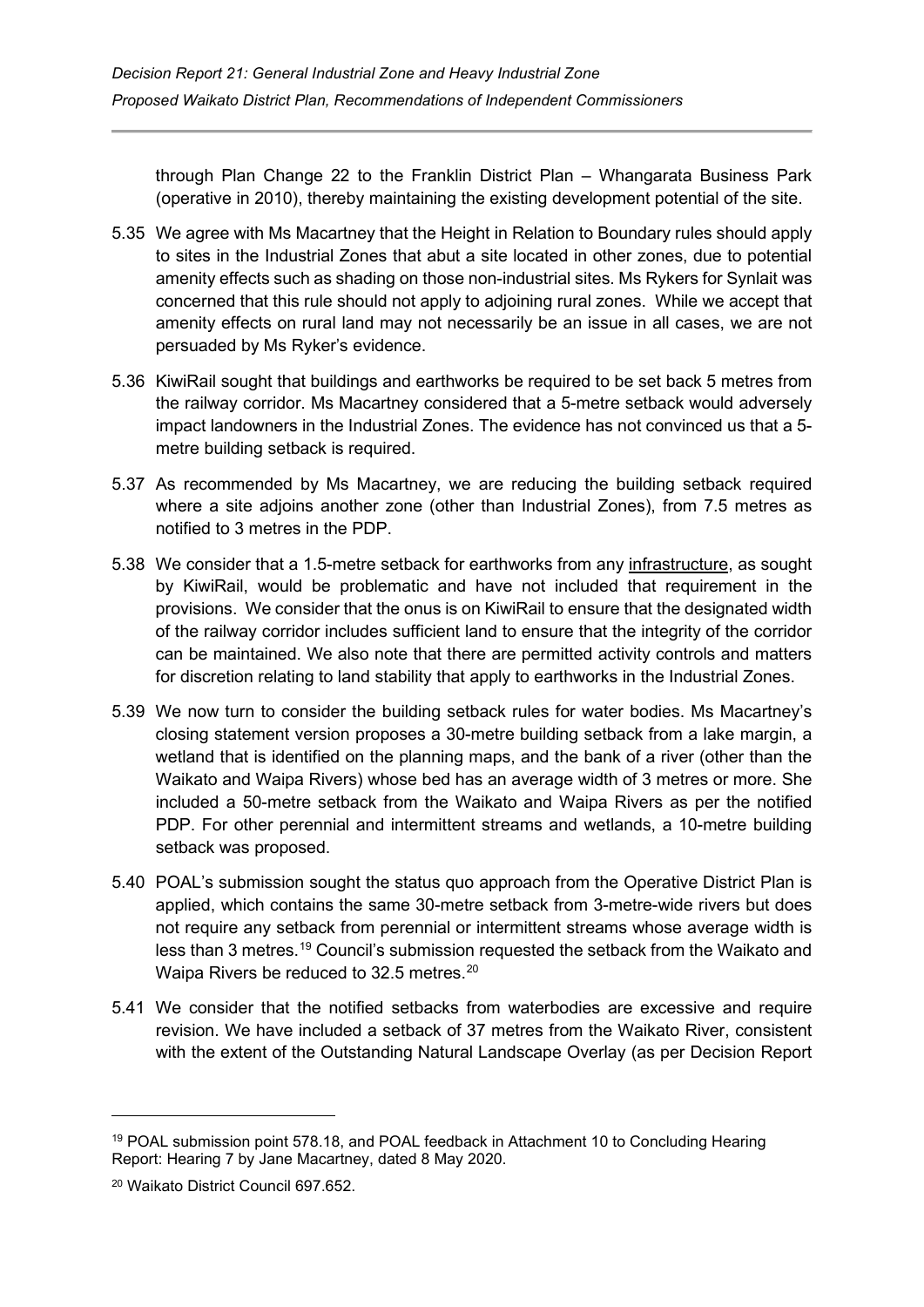10). For all other rivers and perennial or intermittent streams, we consider a 10-metre setback to be sufficient and appropriate.

5.42 Finally, we agree with Ms Whitney for Transpower that a standalone set of provisions for the National Grid are appropriate in the Infrastructure Chapter and no provisions should be added into the Industrial Zones chapters.

#### **Subdivision**

5.43 Mr Sharman for FENZ sought a requirement for newly created lots to connect to water supply sufficient for firefighting purposes, which would not necessarily be publicreticulated. We agree that adequate water supply for firefighting is an important consideration for subdivision applications, which as a minimum have a restricted discretionary status. We consider that the addition of a matter of discretion on water supply for firefighting, as proposed by Ms Macartney, $2<sup>1</sup>$  allows for the appropriate consideration of this matter.

#### **Horotiu Industrial Park**

- 5.44 Ms Macartney has recommended a new Section 20.5 be included in the General Industrial Zone chapter that specifically relates to Horotiu Industrial Park, where POAL's inland freight hub is located. We largely agree with the contents of this new section and have included a new 'Precinct' applying to this site on the planning maps (see Figure 2 below) as well as a 'specific control' mapping the location of the earth bund. However, as mentioned above, we do not support the inclusion of specific Horotiu objectives and policies in Chapter 4. Instead, we consider that the objectives and policies for the General Industrial Zone are sufficient.
- 5.45 We consider that the plan needs to state explicitly which rules from the General Industrial Zone apply to the Horotiu Industrial Park. While we acknowledge that Council has agreed wording with POAL and Northgate representatives, we are concerned that the wording is still not sufficiently clear in circumstances where the new Section 20.5 is silent on a matter addressed elsewhere in Section 20. We have therefore revised the wording of this clause.
- 5.46 We are satisfied that there is no compelling reason for having bespoke signage provisions for the Horotiu Industrial Park and agree with Ms Macartney that the provisions for the General Industrial Zone should apply.

<span id="page-22-0"></span><sup>&</sup>lt;sup>21</sup> Rule 20.4.1(RD1)(b)(iii) and Rule  $21.4.1(RD1)(b)$ (iii), in Attachments 3 and 4 to Section 42A rebuttal evidence Hearing 7: Industrial Zone and Heavy Industrial Zone, dated 13 January 2020.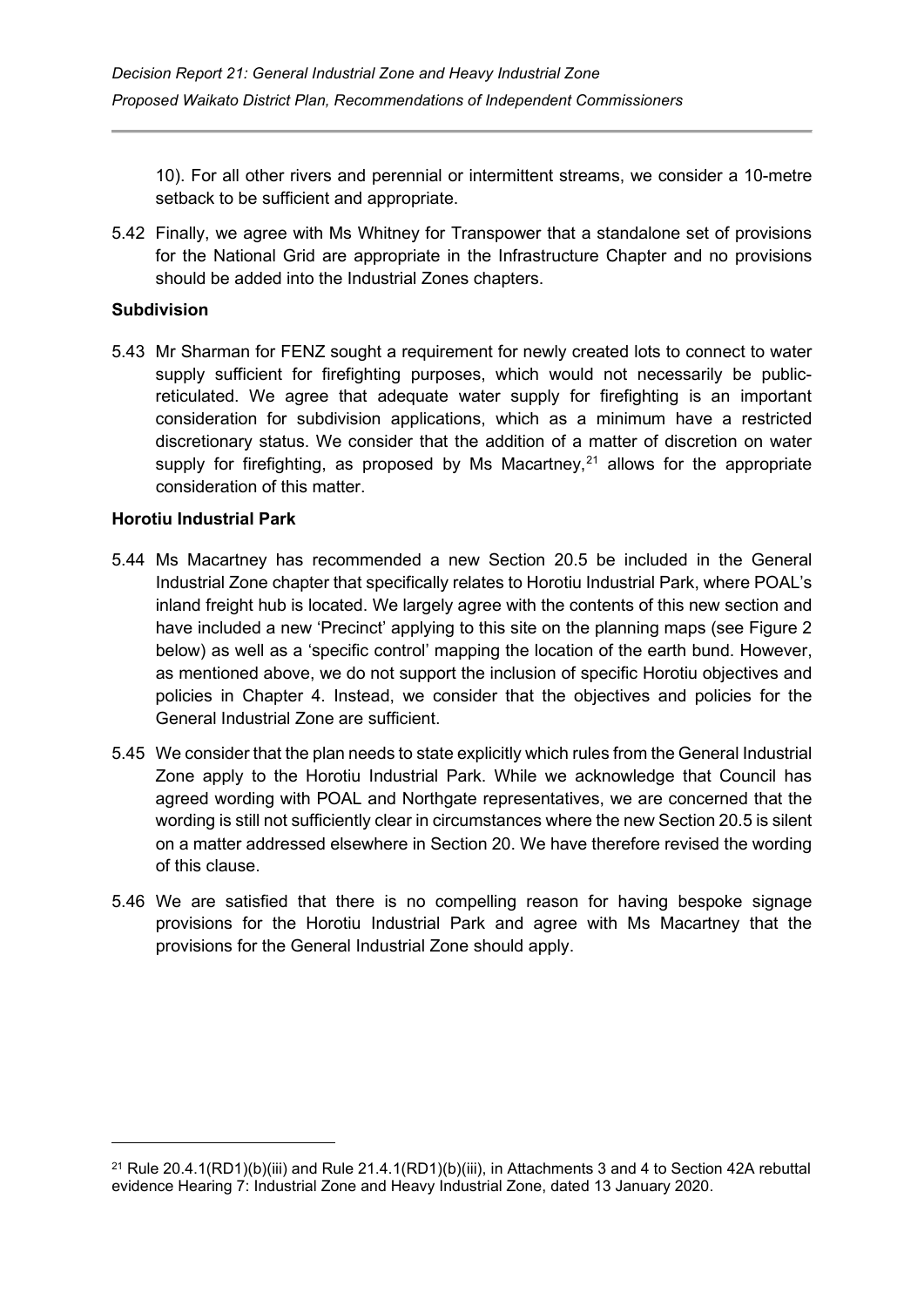

*Figure 2: Horotiu Industrial Park precinct*

# **Pōkeno Gateway Industrial Park**

5.47 The decision on incorporating the Pōkeno Structure Plan activities into the PDP is covered under Decision Report 28I relating to Hearing 25.

#### **Nau Mai Business Park**

5.48 Ms Macartney and Mr Barrett are agreed that the General Industrial Zone provisions should apply to the Nau Mai Business Park and the notified site specific provisions removed from the District Plan. We agree.